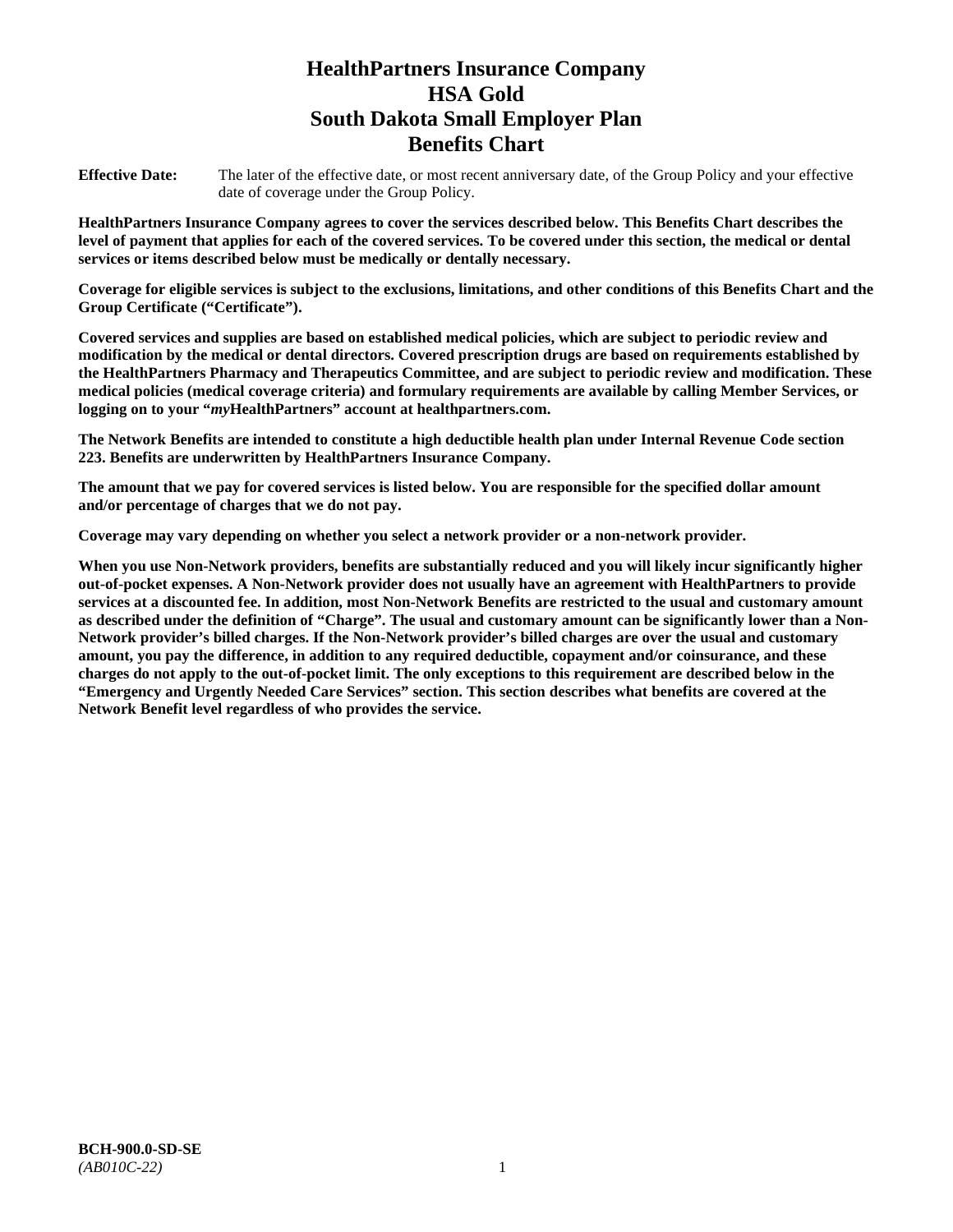# **These definitions apply to this Benefits Chart. They also apply to the Certificate.**

| <b>Biosimilar Drug:</b> | A prescription drug, approved by the Food and Drug Administration (FDA), that the FDA<br>has determined is biosimilar to and interchangeable with a biological brand name drug.<br>Biosimilar drugs are not considered generic drugs and are not covered under the generic<br>drug benefit.                                                                                                                                                                                                                                                                                                                                         |
|-------------------------|-------------------------------------------------------------------------------------------------------------------------------------------------------------------------------------------------------------------------------------------------------------------------------------------------------------------------------------------------------------------------------------------------------------------------------------------------------------------------------------------------------------------------------------------------------------------------------------------------------------------------------------|
| <b>Brand Name Drug:</b> | A prescription drug, approved by the Food and Drug Administration (FDA), that is<br>manufactured, sold, or licensed for sale under a trademark by the pharmaceutical company<br>that originally researched and developed the drug. Brand name drugs have the same active-<br>ingredient formula as the generic version of the drug. However, generic drugs are<br>manufactured and sold by other drug manufacturers and are generally not available until<br>after the patent on the brand name drug has expired. A few brand name drugs may be<br>covered at the generic drug benefit level if this is indicated on the Formulary. |
| <b>Calendar Year:</b>   | This is the 12-month period beginning 12:01 A.M. Central Time, on January 1, and ending<br>12:00 A.M. Central Time of the next following December 31.                                                                                                                                                                                                                                                                                                                                                                                                                                                                               |
| <b>Charge:</b>          | For covered services delivered by a network provider this is the provider's discounted<br>charge for a given medical/surgical service, procedure or item.                                                                                                                                                                                                                                                                                                                                                                                                                                                                           |
|                         | For covered services delivered by non-network providers, a contracted rate may apply if<br>such arrangement is available to HealthPartners.                                                                                                                                                                                                                                                                                                                                                                                                                                                                                         |
|                         | For the usual and customary charge for covered services delivered by non-network<br>providers, our payment is calculated using one of the following options to be determined at<br>HealthPartners' discretion: 1) a percentage of the Medicare fee schedule; 2) a comparable<br>schedule if the service is not on the Medicare fee schedule; or 3) a commercially<br>reasonable rate for such service.                                                                                                                                                                                                                              |
|                         | The usual and customary charge is the maximum amount allowed that we consider in the<br>calculation of the payment of charges incurred for certain covered services. You must pay<br>for any charges above the usual and customary charge, and they do not apply to the Out-of-<br>Pocket Limit.                                                                                                                                                                                                                                                                                                                                    |
|                         | A charge is incurred for covered ambulatory medical and surgical services, on the date the<br>service or item is provided. A charge is incurred for covered inpatient services, on the date<br>of admission to a hospital. To be covered, a charge must be incurred on or after your<br>effective date and on or before the termination date.                                                                                                                                                                                                                                                                                       |
| Copayment/Coinsurance:  | The specified dollar amount, or percentage, of charges incurred for covered services, which<br>we do not pay, but which you must pay, each time you receive certain medical services,<br>procedures or items. Our payment for those covered services or items begins after the<br>copayment or coinsurance is satisfied. Covered services or items requiring a copayment or<br>coinsurance are specified in this Benefits Chart.                                                                                                                                                                                                    |
|                         | For services provided by a network provider:                                                                                                                                                                                                                                                                                                                                                                                                                                                                                                                                                                                        |
|                         | An amount which is listed as a flat dollar copayment is applied to a network provider's<br>discounted charges for a given service. However, if the network provider's discounted<br>charge for a service or item is less than the flat dollar copayment, you will pay the network<br>provider's discounted charge. An amount which is listed as a percentage of charges or<br>coinsurance is based on the network provider's discounted charges, calculated at the time<br>the claim is processed, which may include an agreed upon fee schedule rate for case rate or<br>withhold arrangements.                                    |
|                         | For services provided by a non-network provider:                                                                                                                                                                                                                                                                                                                                                                                                                                                                                                                                                                                    |
|                         | Any copayment or coinsurance is applied to the lesser of the provider's charges or the<br>usual and customary charge for a service.                                                                                                                                                                                                                                                                                                                                                                                                                                                                                                 |
|                         | A copayment or coinsurance is due at the time a service is provided, or when billed by the<br>provider. The copayment or coinsurance applicable for a scheduled visit with a network<br>provider will be collected for each visit, late cancellation and failed appointment.                                                                                                                                                                                                                                                                                                                                                        |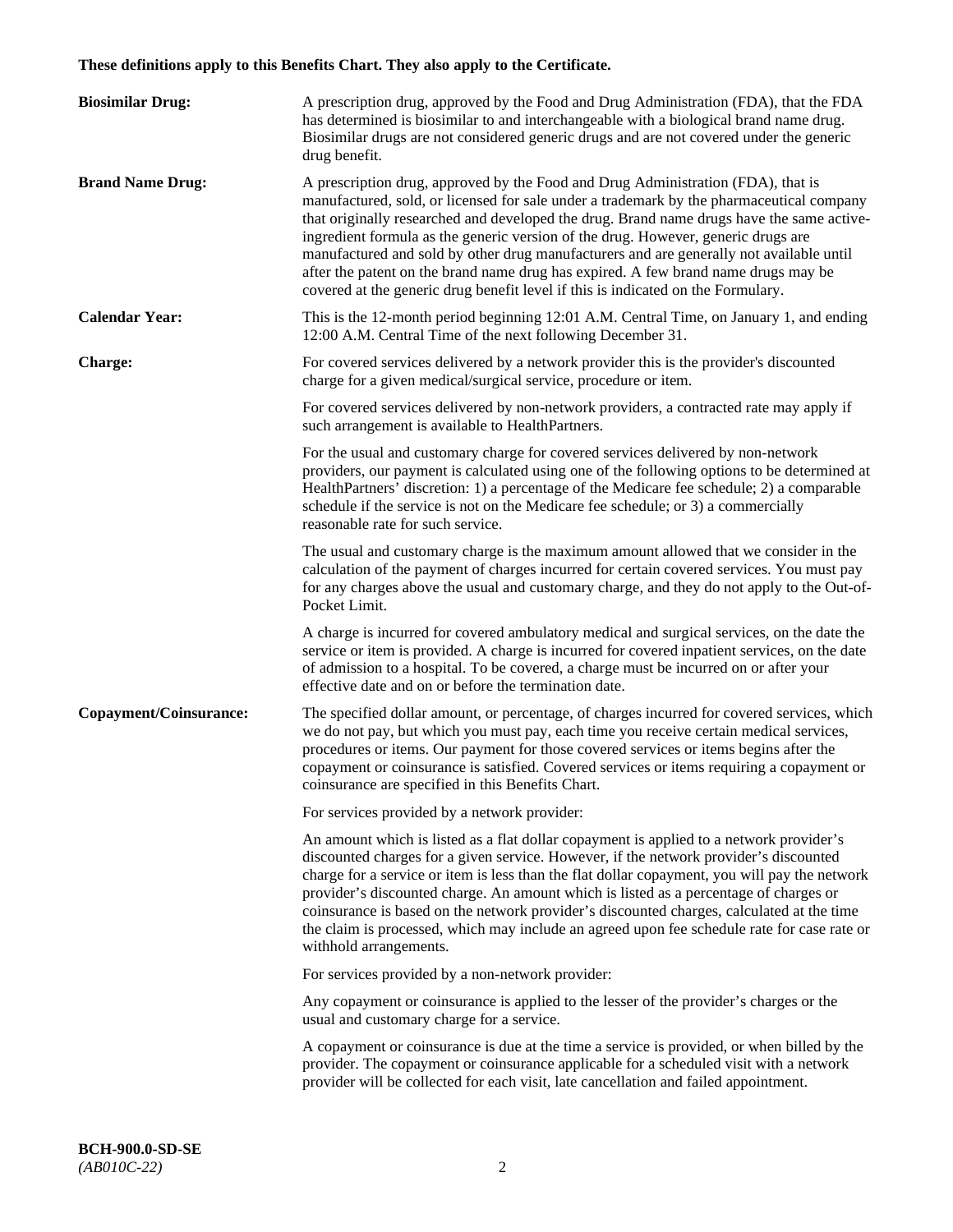| Deductible:                      | The specified dollar amount of charges incurred for covered services, which we do not pay,<br>but an enrollee or a family has to pay first in a calendar year. Our payment for those<br>services or items begins after the deductible is satisfied. If you have a family deductible,<br>each individual family member may only contribute up to the individual deductible amount<br>toward the family deductible. An individual's copayments and coinsurance do not apply<br>toward the family deductible. For Network Benefits, your family deductible will follow the<br>family deductible for the highest Benefit Level in which any family member is enrolled<br>during that calendar year. For network providers, the amount of the charges that apply to<br>the deductible are based on the network provider's discounted charges, calculated at the<br>time the claim is processed, which may include an agreed upon fee schedule rate for case<br>rate or withhold arrangements. For non-network providers, the amount of charges that<br>apply to the deductible are the lesser of the provider's charges or the usual and customary<br>charge for a service. |
|----------------------------------|------------------------------------------------------------------------------------------------------------------------------------------------------------------------------------------------------------------------------------------------------------------------------------------------------------------------------------------------------------------------------------------------------------------------------------------------------------------------------------------------------------------------------------------------------------------------------------------------------------------------------------------------------------------------------------------------------------------------------------------------------------------------------------------------------------------------------------------------------------------------------------------------------------------------------------------------------------------------------------------------------------------------------------------------------------------------------------------------------------------------------------------------------------------------|
|                                  | Any amounts paid or reimbursed by a third party, including, but not limited to: point of<br>service rebates, manufacturer coupons, manufacturer debit cards or other forms of direct<br>reimbursement to an Insured for a product or service, will not apply toward the deductible,<br>to the extent permitted under state and federal law.                                                                                                                                                                                                                                                                                                                                                                                                                                                                                                                                                                                                                                                                                                                                                                                                                            |
|                                  | All services are subject to the deductible unless otherwise indicated below in this Benefits<br>Chart.                                                                                                                                                                                                                                                                                                                                                                                                                                                                                                                                                                                                                                                                                                                                                                                                                                                                                                                                                                                                                                                                 |
| <b>Formulary:</b>                | This is a current list, which may be revised from time to time, of prescription drugs,<br>medications, equipment and supplies covered by us as indicated in this Benefits Chart<br>which are covered at the highest benefit level. Some drugs on the Formulary may require<br>prior authorization to be covered as formulary drugs. The Formulary, and information on<br>drugs that require prior authorization, are available by calling Member Services, or logging<br>on to your "myHealthPartners" account at healthpartners.com.                                                                                                                                                                                                                                                                                                                                                                                                                                                                                                                                                                                                                                  |
| <b>Generic Drug:</b>             | A prescription drug approved by the Food and Drug Administration (FDA) that the FDA<br>has determined is comparable to a brand name drug product in dosage form, strength, route<br>of administration, quality, intended use and documented bioequivalence. Generally, generic<br>drugs cost less than brand name drugs. Some brand name drugs may be covered at the<br>generic drug benefit level if this is indicated on the Formulary.                                                                                                                                                                                                                                                                                                                                                                                                                                                                                                                                                                                                                                                                                                                              |
| <b>Lifetime Maximum Benefit:</b> | The specified coverage limit actually paid by us for services and/or charges incurred by<br>you for a given procedure or diagnosis. Payment of benefits under this Benefits Chart<br>ceases when that Lifetime Maximum Benefit is reached. You have to pay for subsequent<br>charges.                                                                                                                                                                                                                                                                                                                                                                                                                                                                                                                                                                                                                                                                                                                                                                                                                                                                                  |
| <b>Non-Formulary Drug:</b>       | This is a prescription drug, approved by the Food and Drug Administration (FDA), that is<br>not on the Formulary, is medically necessary and is not investigative or otherwise excluded<br>under the Certificate.                                                                                                                                                                                                                                                                                                                                                                                                                                                                                                                                                                                                                                                                                                                                                                                                                                                                                                                                                      |
| <b>Out-of-Pocket Expenses:</b>   | You pay the specified copayments/coinsurance and deductibles applicable for particular<br>services, subject to the Out-of-Pocket Limit described below. These amounts are in<br>addition to the monthly premium payments.                                                                                                                                                                                                                                                                                                                                                                                                                                                                                                                                                                                                                                                                                                                                                                                                                                                                                                                                              |
| <b>Out-of-Pocket Limit:</b>      | You pay the copayments/coinsurance and deductibles for covered services, to the<br>individual or family Out-of-Pocket Limit. Thereafter we cover 100% of charges incurred<br>for all other covered services, for the rest of the calendar year. You pay amounts greater<br>than the Out-of-Pocket Limit if you exceed any Lifetime Maximum Benefit, or visit or day<br>limits.                                                                                                                                                                                                                                                                                                                                                                                                                                                                                                                                                                                                                                                                                                                                                                                         |
|                                  | Non-Network Benefits above the usual and customary charge (see definition of charge<br>above) do not apply to the Out-of-Pocket Limit.                                                                                                                                                                                                                                                                                                                                                                                                                                                                                                                                                                                                                                                                                                                                                                                                                                                                                                                                                                                                                                 |
|                                  | Non-Network Benefits for transplant surgery and bariatric surgery do not apply to the<br>Out-of-Pocket Limit.                                                                                                                                                                                                                                                                                                                                                                                                                                                                                                                                                                                                                                                                                                                                                                                                                                                                                                                                                                                                                                                          |
|                                  | Any amounts paid or reimbursed by a third party, including, but not limited to: point of<br>service rebates, manufacturer coupons, manufacturer debit cards or other forms of direct<br>reimbursement to an Insured for a product or service, will not apply as an out of pocket<br>expense, to the extent permitted under state and federal law.                                                                                                                                                                                                                                                                                                                                                                                                                                                                                                                                                                                                                                                                                                                                                                                                                      |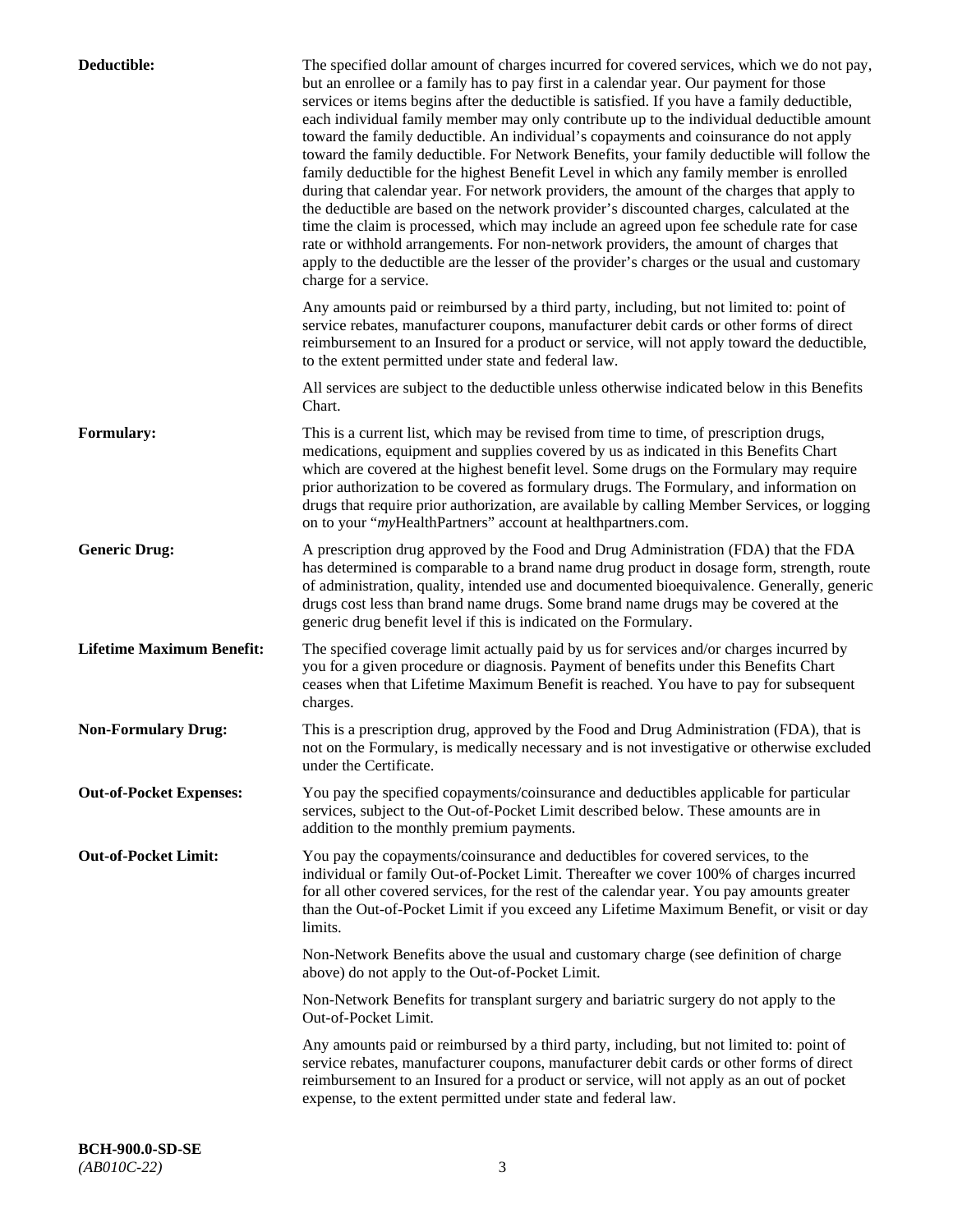|                              | You are responsible to keep track of the out-of-pocket expenses. Contact our Member<br>Services Department for assistance in determining the amount paid by the enrollee for<br>specific eligible services received. Claims for reimbursement under the Out-of-Pocket<br>Limit provisions are subject to the same time limits and provisions described under the<br>"Claims Provisions" section of the Certificate.                                                                                                                   |
|------------------------------|---------------------------------------------------------------------------------------------------------------------------------------------------------------------------------------------------------------------------------------------------------------------------------------------------------------------------------------------------------------------------------------------------------------------------------------------------------------------------------------------------------------------------------------|
| <b>Preventive Drug List:</b> | This is a current list, which may be revised from time to time, of certain formulary<br>preventive prescription drugs and certain diabetic supplies, covered under the Plan as<br>indicated in this Benefits Chart. The Preventive Drug List is available by logging on to<br>your "myHealthPartners" account at healthpartners.com or by calling Member Services.                                                                                                                                                                    |
| <b>Specialty Drug List:</b>  | This is a current list, which may be revised from time to time, of prescription drugs,<br>medications, equipment and supplies, which are typically bio-pharmaceuticals. The<br>purpose of a Specialty Drug List is to facilitate enhanced monitoring of complex therapies<br>used to treat specific conditions. Specialty drugs are covered by us as indicated in this<br>Benefits Chart. The Specialty Drug List is available by calling Member Services, or<br>logging on to your "myHealthPartners" account at healthpartners.com. |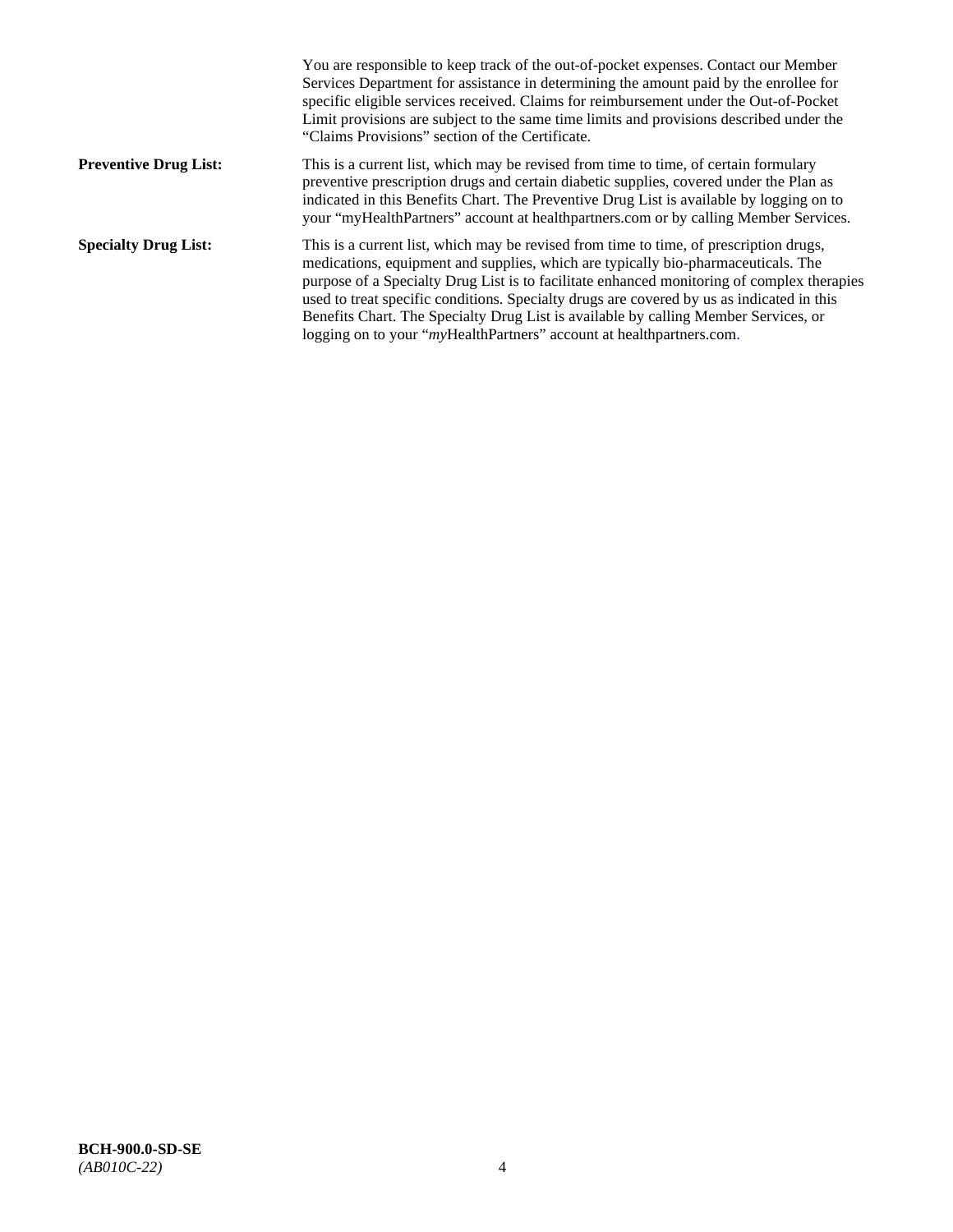# **DEDUCTIBLES, OUT-OF-POCKET LIMITS AND LIFETIME MAXIMUMS**

#### **Individual Calendar Year Deductible (applies to an employee enrolled for single coverage)**

| <b>Network Benefits</b> | <b>Non-Network Benefits</b> |
|-------------------------|-----------------------------|
| \$3,000                 | \$10,000                    |

### **Family Calendar Year Deductible (applies to an employee and dependents enrolled for family coverage)**

| <b>Network Benefits</b> | <b>Non-Network Benefits</b> |
|-------------------------|-----------------------------|
| \$6,000                 | \$20,000                    |

Separate deductibles must be satisfied under the Network Benefits and Non-Network Benefits.

Any amounts paid or reimbursed by a third party, including but not limited to: point of service rebates, manufacturer coupons, manufacturer debit cards or other forms of direct reimbursement to an insured for a product or service, will not apply toward the deductible, to the extent permitted under state and federal law.

#### **Individual Calendar Year Out-of-Pocket Limit (Applies to an Employee Enrolled for Single Coverage)**

| <b>Network Benefits</b> | <b>Non-Network Benefits</b> |
|-------------------------|-----------------------------|
| \$3,300                 | \$30,000                    |

#### **Family Calendar Year Out-of-Pocket Limit (applies to an employee and dependents enrolled for family coverage)**

| <b>Network Benefits</b> | <b>Non-Network Benefits</b> |
|-------------------------|-----------------------------|
| \$6,600                 | \$60,000                    |

Separate Out-of-Pocket Limits must be satisfied under Network Benefits and Non-Network Benefits.

Non-Network Benefits above the usual and customary charge will not apply toward the individual or family Out-of-Pocket Limit.

Non-Network Benefits for transplant surgery and bariatric surgery do not apply to the Out-of-Pocket Limit.

Any amounts paid or reimbursed by a third party, including, but not limited to: point of service rebates, manufacturer coupons, manufacturer debit cards or other forms of direct reimbursement to an Insured for a product or service, will not apply as an outof-pocket expense, to the extent permitted under state and federal law.

### **Lifetime Maximum Benefit for Bariatric Surgery**

| <b>Network Benefits</b> | <b>Non-Network Benefits</b> |
|-------------------------|-----------------------------|
| Unlimited.              | \$5,000                     |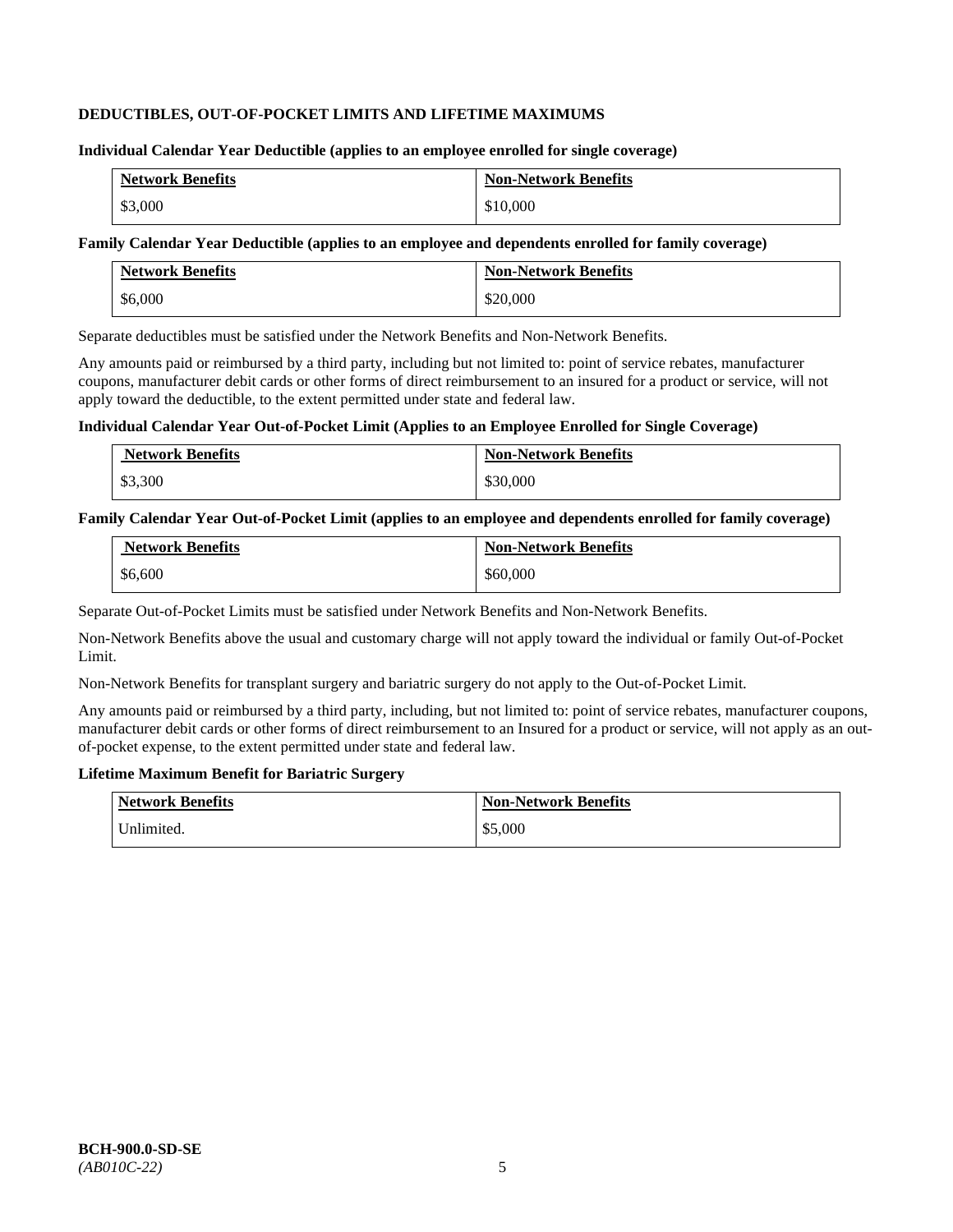# **AMBULANCE AND MEDICAL TRANSPORTATION**

#### **Covered Services:**

We cover ambulance and medical transportation for medical emergencies. We also cover medically necessary, non-emergency medical transportation if it meets our medical coverage criteria. Covered services and supplies are based on established medical policies, which are subject to periodic review and modification by the medical or dental directors. These medical policies (medical coverage criteria) and applicable prior authorization requirements are available by calling Member Services, or logging on to your "*my*HealthPartners" account at [healthpartners.com.](http://healthpartners.com/)

| <b>Network Benefits</b>       | <b>Non-Network Benefits</b> |
|-------------------------------|-----------------------------|
| 100% of the charges incurred. | See Network Benefits.       |

### **Not Covered:**

• See "Services Not Covered" in the Certificate.

### **AUTISM SERVICES**

### **Covered Services:**

We cover Applied Behavioral Analysis (ABA) and Intensive Early Intervention Behavioral Therapy (IEIBT) for treatment of autism spectrum disorders for children under age 18. We have the right to review the treatment that an Insured is receiving not more than once every three months, without a contract stipulating that a more frequent review is necessary.

A person who performs ABA must:

- be licensed by the South Dakota Board of Medical and Osteopathic Examiners or the Board of Examiners of Psychologists and have documented training and competence in applied behavior analysis; or
- be licensed by the South Dakota Board of Social Workers as a licensed behavior analyst.

Physical therapy, occupational therapy and speech therapy are covered under the "Physical Therapy, Occupational Therapy and Speech Therapy" section. Medications are covered under the "Prescription Drug Services" section. Covered services are based on established medical policies, which are subject to periodic review and modification by the medical directors. These medical policies (medical coverage criteria) are available online at [healthpartners.com](http://healthpartners.com/) or by calling Member Services.

Coverage for applied behavior analysis will provide an annual maximum benefit for Network and Non-Network Benefits combined, that may not be less than:

- Through age 6**:** 1,300 hours per calendar year
- Age 7 through age 13**:** 900 hours per calendar year
- Age 14 through age 18**:** 450 hours per calendar year

| <b>Network Benefits</b>       | <b>Non-Network Benefits</b>  |
|-------------------------------|------------------------------|
| 100% of the charges incurred. | 50% of the charges incurred. |

#### **Not Covered:**

• See "Services Not Covered" in the Certificate.

# **BEHAVIORAL HEALTH SERVICES**

#### **Covered Services:**

Covered services are based on established medical policies, which are subject to periodic review and modification by the medical directors. These medical policies (medical coverage criteria) are available by calling Member Services, or logging on to your "*my*HealthPartners" account at [healthpartners.com.](http://healthpartners.com/)

#### **Mental Health Services**

We cover services for mental health diagnoses as described in the Diagnostic and Statistical Manual of Mental Disorders – Fifth Edition (DSM-5) (most recent edition).

**BCH-900.0-SD-SE**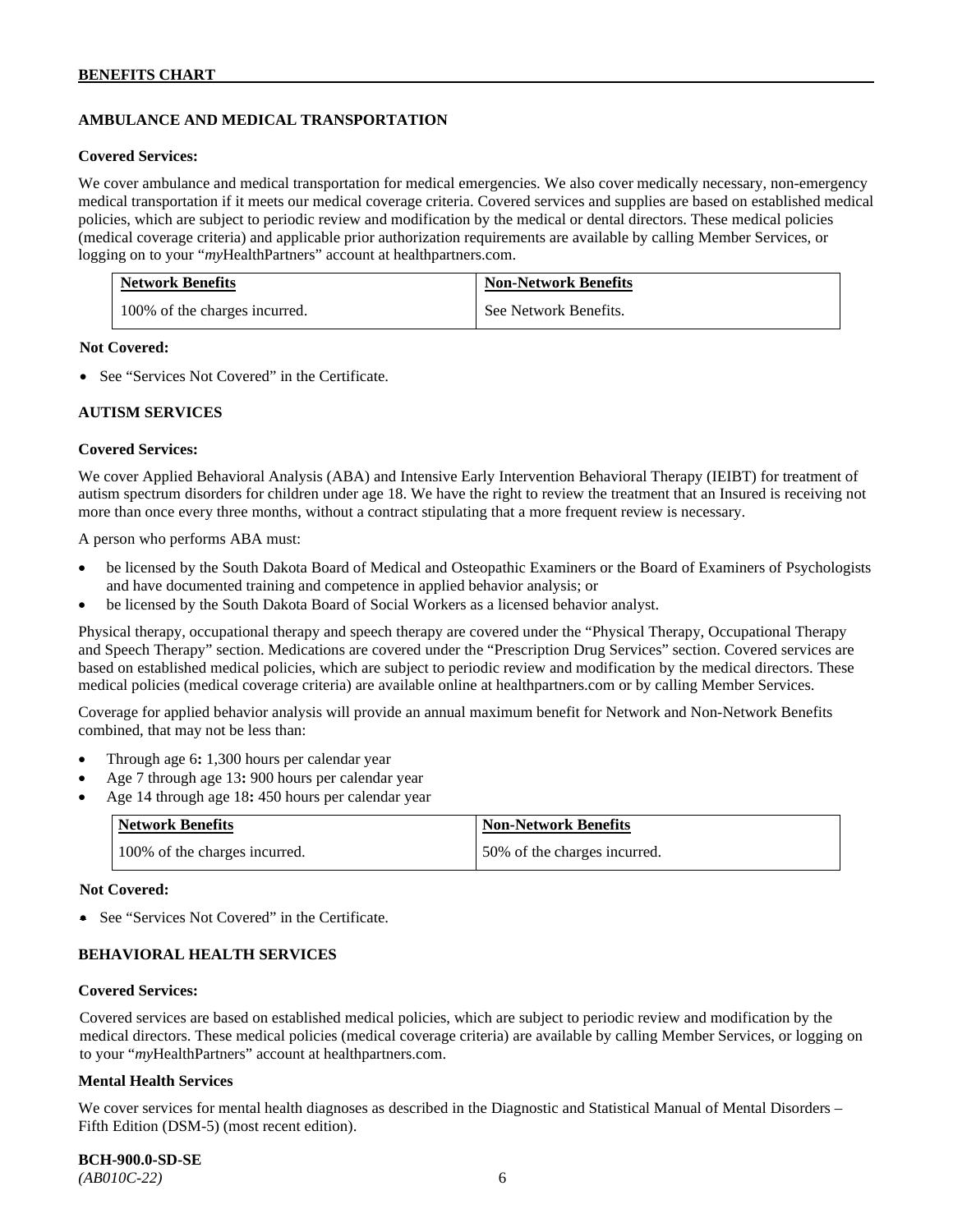**Outpatient services including intensive outpatient and day treatment services:** We cover medically necessary outpatient professional mental health services for evaluation, crisis intervention, and treatment of mental health disorders.

A comprehensive diagnostic assessment will be used as the basis for a determination by a mental health professional, concerning the appropriate treatment and the extent of services required.

Outpatient services we cover for a diagnosed mental health condition include the following:

- Individual, group, family, and multi-family therapy;
- Medication management provided by a physician, certified nurse practitioner, or physician's assistant;
- Psychological testing services for the purposes of determining the differential diagnoses and treatment planning for patients currently receiving behavioral health services;
- Day treatment and intensive outpatient services in a licensed program;
- Partial hospitalization services in a licensed hospital or community mental health center;
- Psychotherapy and nursing services provided in the home if authorized by us; and
- Treatment for gender dysphoria.

| <b>Network Benefits</b>       | <b>Non-Network Benefits</b>  |
|-------------------------------|------------------------------|
| 100% of the charges incurred. | 50% of the charges incurred. |

#### **Group therapy**

| <b>Network Benefits</b>       | <b>Non-Network Benefits</b>  |
|-------------------------------|------------------------------|
| 100% of the charges incurred. | 50% of the charges incurred. |

**Inpatient services, including mental health residential treatment services:** We cover the following:

- Medically necessary inpatient services in a hospital and professional services for treatment of mental health disorders. Medical stabilization is covered under inpatient hospital services in the "Hospital and Skilled Nursing Facility Services" section; and
- Medically necessary mental health residential treatment services. This care must be authorized by us and provided by a hospital or residential behavioral health treatment facility licensed by the local state or Department of Health and Human Services. Services not covered under this benefit include halfway houses, group homes, extended care facilities, shelter services, correctional services, detention services, transitional services, group residential services, foster care services and wilderness programs.

| <b>Network Benefits</b>       | <b>Non-Network Benefits</b>  |
|-------------------------------|------------------------------|
| 100% of the charges incurred. | 50% of the charges incurred. |

#### **Substance use disorder (SUD) services**

We cover medically necessary services for assessments by a licensed alcohol and drug counselor and treatment of substance use disorders as defined in the latest edition of the DSM-5.

**Outpatient services, including intensive outpatient and day treatment services:** We cover medically necessary outpatient professional services for the diagnosis and treatment of substance use disorder. Substance use disorder treatment services must be provided by a program licensed by the local Department of Health and Human Services.

Outpatient services we cover for a diagnosed substance use disorder include the following:

- Individual, group, family, and multi-family therapy provided in an office setting;
- Opiate replacement therapy including methadone and buprenorphine treatment; and
- Day treatment and intensive outpatient services in a licensed program.

| <b>Network Benefits</b>       | <b>Non-Network Benefits</b>  |
|-------------------------------|------------------------------|
| 100% of the charges incurred. | 50% of the charges incurred. |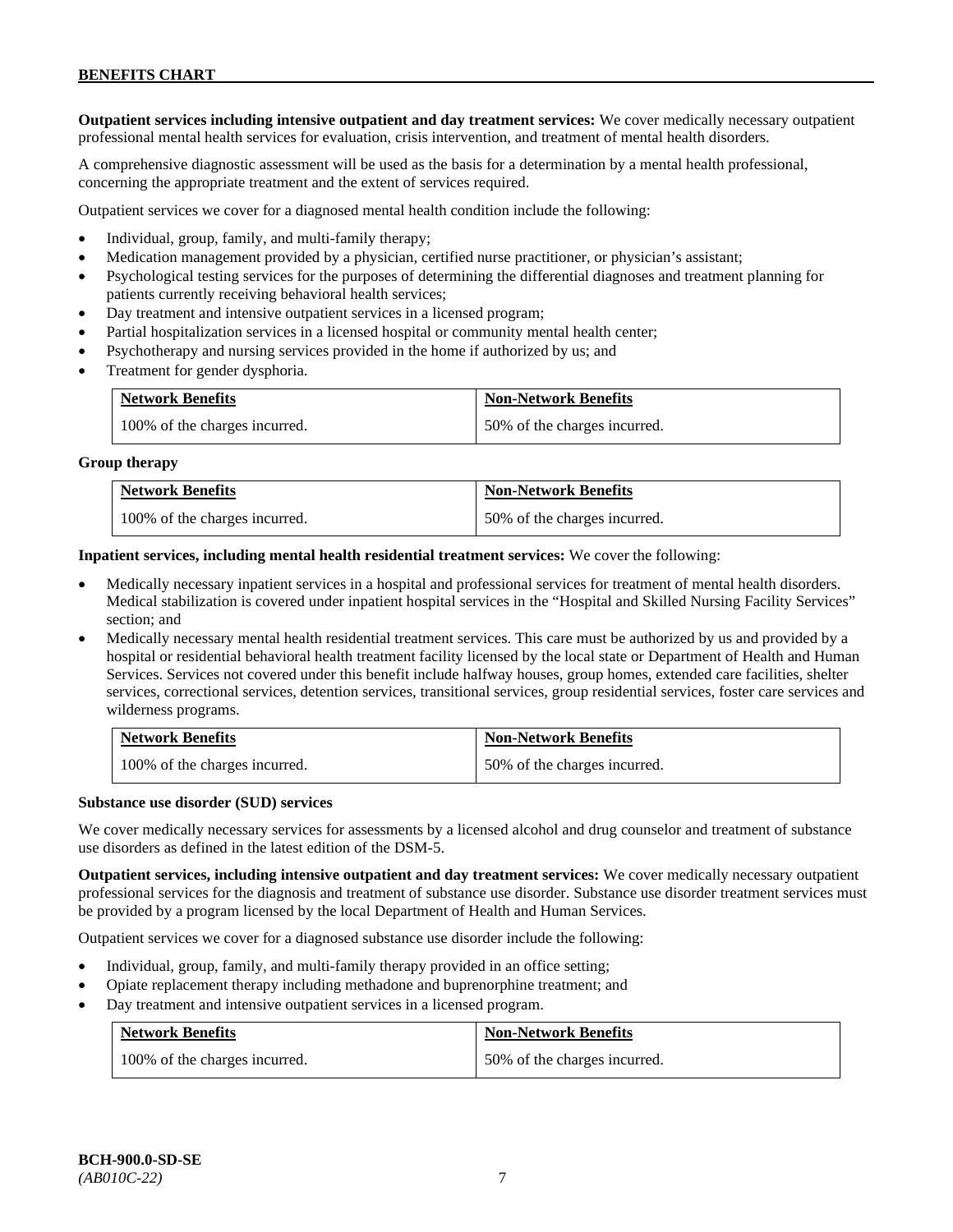**Inpatient services:** We cover the following:

- Medically necessary inpatient services in hospitals and residential primary treatment facilities approved by the State of South Dakota which are carrying out an approved program pursuant to the diagnosis and recommendation of a doctor;
- Services provided in a hospital that is licensed by the local state and accredited by Medicare; and
- Detoxification services in a hospital or community detoxification facility if it is licensed by the State of South Dakota as an approved inpatient alcoholism treatment facility.

| <b>Network Benefits</b>       | <b>Non-Network Benefits</b>  |
|-------------------------------|------------------------------|
| 100% of the charges incurred. | 50% of the charges incurred. |

### **Not Covered:**

See "Services Not Covered" in the Group Certificate.

# **CHIROPRACTIC SERVICES**

# **Covered Services:**

We cover chiropractic services for rehabilitative care. Chiropractic services are adjustments to any abnormal articulations of the human body, especially those of the spinal column, for the purpose of giving freedom of action to impinged nerves that may cause pain or deranged function.

Massage therapy which is performed in conjunction with other treatment/modalities by a chiropractor, is part of a prescribed treatment plan and is not billed separately is covered.

| <b>Network Benefits</b>       | <b>Non-Network Benefits</b>  |
|-------------------------------|------------------------------|
| 100% of the charges incurred. | 50% of the charges incurred. |

# **Not Covered:**

- Massage therapy for the purpose of comfort or convenience of the Insured.
- See "Services Not Covered" in the Certificate.

# **CLINICAL TRIALS**

# **Covered Services:**

We cover certain routine services if you participate in a Phase I, Phase II, Phase III or Phase IV clinical trial that is conducted in relation to the prevention, detection, or treatment of cancer or other life-threatening disease or condition as defined in the Affordable Care Act. We cover routine patient costs for services that would be eligible under this Benefits Chart if the service were provided outside of a clinical trial.

| <b>Network Benefits</b>                              | <b>Non-Network Benefits</b>                          |
|------------------------------------------------------|------------------------------------------------------|
| Coverage level is same as corresponding Network      | Coverage level is same as corresponding Non-Network  |
| Benefits, depending on type of service provided such | Benefits, depending on type of service provided such |
| as Office Visits for Illness or Injury, Inpatient or | as Office Visits for Illness or Injury, Inpatient or |
| <b>Outpatient Hospital Services.</b>                 | Outpatient Hospital Services.                        |

# **Not Covered:**

- The investigative item, device or service itself.
- Items or services that are provided solely to satisfy data collection and analysis needs and that are not used in the direct clinical management of the patient.
- A service that is clearly inconsistent with widely accepted and established standards of care for a particular diagnosis.
- See "Services Not Covered" in the Certificate.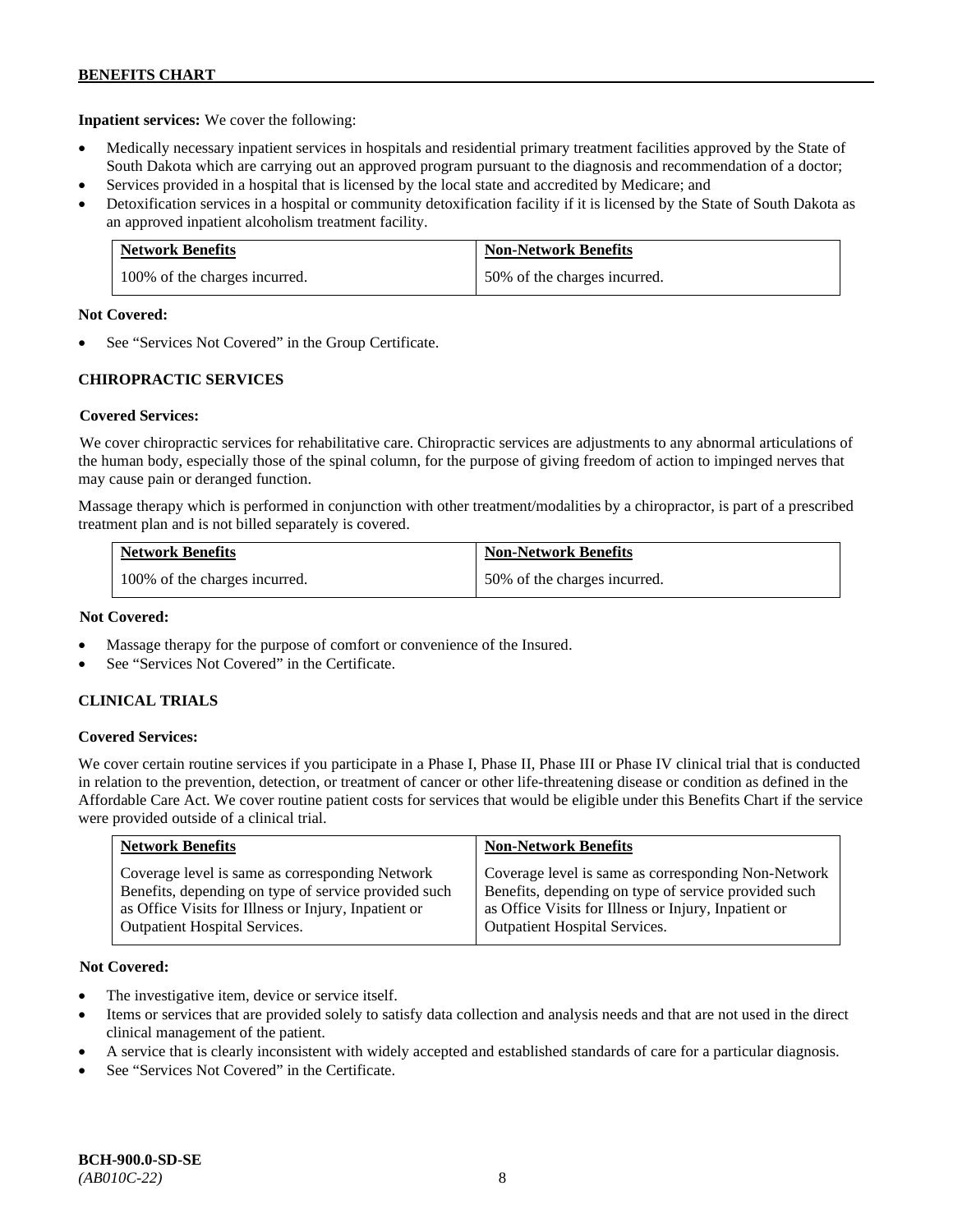# **DENTAL SERVICES**

#### **Covered Services:**

We cover services described below.

**Accidental dental services:** We cover dentally necessary services to treat and restore damage to teeth as a result of an accidental injury. Coverage is for damage caused by external trauma to face and mouth only, not for cracked or broken teeth which result from biting or chewing. We cover restorations, root canals, crowns and replacement of teeth lost that are directly related to the accident in which the Insured was involved. We cover initial exams, x-rays, and palliative treatment including extractions, and other oral surgical procedures directly related to the accident. Subsequent treatment must be initiated within the specified time-frame and must be directly related to the accident.

Full mouth rehabilitation to correct occlusion (bite) and malocclusion (misaligned teeth not due to the accident) are not covered.

When an implant-supported dental prosthetic treatment is pursued, the accidental dental benefit will be applied to the prosthetic procedure. Benefits are limited to the amount that would be paid toward the placement of a removable dental prosthetic appliance that could be used in the absence of implant treatment. Care must be provided or pre-authorized by a HealthPartners dentist.

| <b>Network Benefits</b>       | <b>Non-Network Benefits</b>  |
|-------------------------------|------------------------------|
| 100% of the charges incurred. | 50% of the charges incurred. |

For all accidental dental services, treatment and/or restoration must be initiated within six months of the date of the injury. Coverage is limited to the initial course of treatment and/or initial restoration. Services must be provided within twentyfour months of the date of injury to be covered.

### **Medical referral dental services**

**Medically necessary outpatient dental services:** We cover medically necessary outpatient dental services. Coverage is limited to dental services required for treatment of an underlying medical condition, e.g., removal of teeth to complete radiation treatment for cancer of the jaw, cysts and lesions.

| <b>Network Benefits</b>       | <b>Non-Network Benefits</b>  |
|-------------------------------|------------------------------|
| 100% of the charges incurred. | 50% of the charges incurred. |

**Medically necessary hospitalization and anesthesia for dental care:** We cover medically necessary hospitalization and anesthesia for dental care. This is limited to charges incurred by an Insured who: (1) is a child under age 14, or (2) is severely disabled or otherwise suffers from a developmental disability as determined by a licensed physician which places that person under at serious risk. The requirement of a hospital setting must be due to an Insured's underlying medical condition. Coverage is limited to facility and anesthesia charges. Anesthesia is covered in a hospital or a dental office. Oral surgeon/dentist professional fees are not covered. Hospitalization required due to the behavior of the Insured or due to the extent of the dental procedure is not covered.

| <b>Network Benefits</b>       | <b>Non-Network Benefits</b> |
|-------------------------------|-----------------------------|
| 100% of the charges incurred. | 50% of the charges incurred |

**Medical complications of dental care:** We cover medical complications of dental care. Treatment must be medically necessary care and related to medical complications of non-covered dental care, including complications of the head, neck, or substructures.

| <b>Network Benefits</b>       | <b>Non-Network Benefits</b>  |
|-------------------------------|------------------------------|
| 100% of the charges incurred. | 50% of the charges incurred. |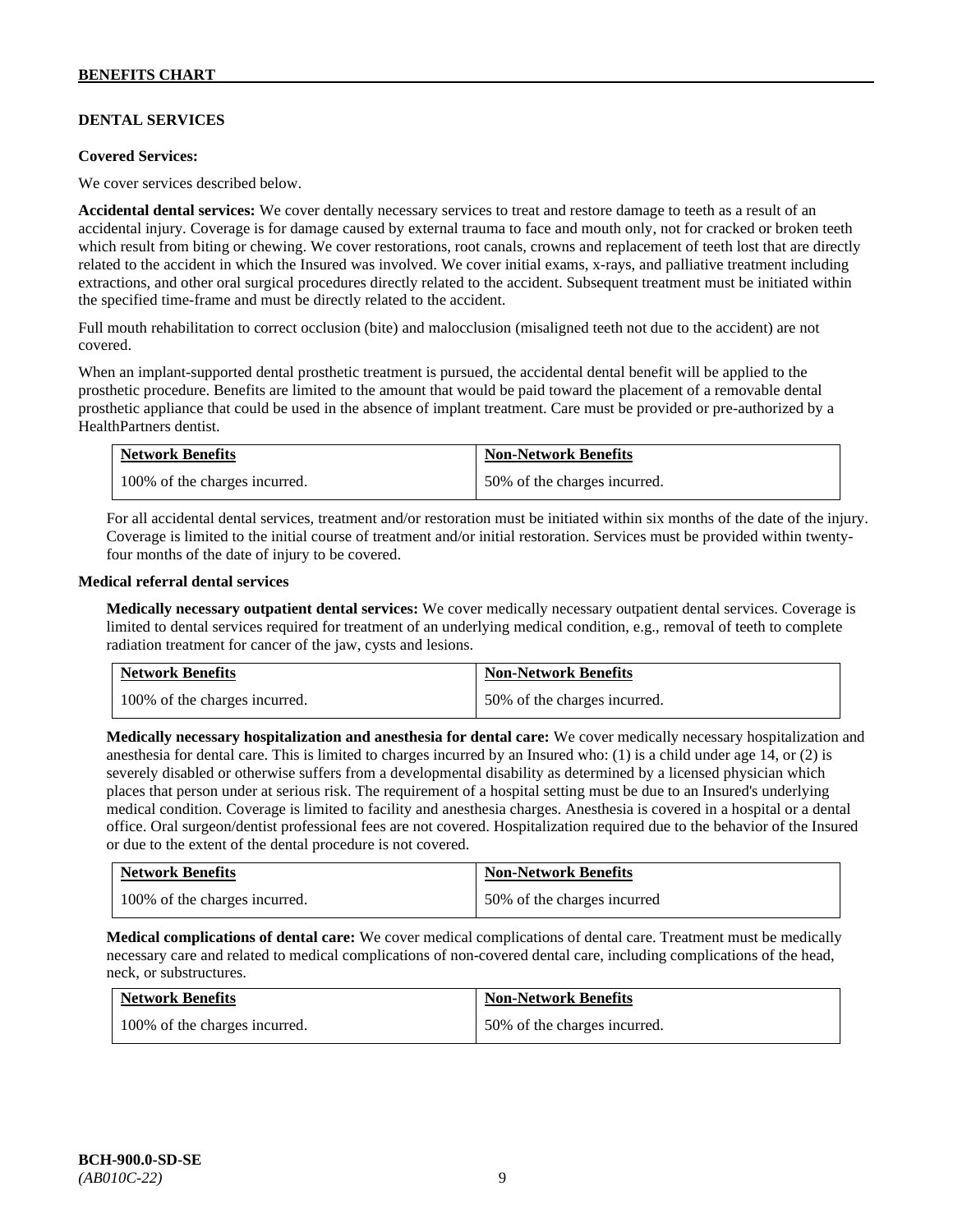**Oral surgery:** We cover oral surgery. Coverage is limited to treatment of medical conditions requiring oral surgery, such as treatment of oral neoplasm, non-dental cysts, fracture of the jaws, trauma of the mouth and jaws, and any other oral surgery procedures provided as medically necessary dental services.

| <b>Network Benefits</b>       | <b>Non-Network Benefits</b>  |
|-------------------------------|------------------------------|
| 100% of the charges incurred. | 50% of the charges incurred. |

**Treatment of cleft lip and cleft palate of a dependent child:** We cover treatment of cleft lip and cleft palate of a dependent child, to the limiting age in the definition of an "Eligible Dependent", including orthodontic treatment and oral surgery directly related to the cleft. Benefits for individuals age 26 up to the limiting age for coverage of the dependent are limited to inpatient or outpatient expenses arising from medical and dental treatment that was scheduled or initiated prior to the dependent turning age 19. Dental services which are not required for the treatment of cleft lip or cleft palate are not covered. If a dependent child covered under the Certificate and Benefits Chart is also covered under a dental plan which includes orthodontic services, that dental plan shall be considered primary for the necessary orthodontic services. Oral appliances are subject to the same copayment, conditions and limitations as durable medical equipment.

| <b>Network Benefits</b>       | <b>Non-Network Benefits</b>  |
|-------------------------------|------------------------------|
| 100% of the charges incurred. | 50% of the charges incurred. |

**Treatment of temporomandibular disorder (TMD) and craniomandibular disorder (CMD):** We cover surgical and nonsurgical treatment of temporomandibular disorder (TMD) and craniomandibular disorder (CMD), which is medically necessary care. Dental services which are not required to directly treat TMD or CMD are not covered.

| <b>Network Benefits</b>       | <b>Non-Network Benefits</b>  |
|-------------------------------|------------------------------|
| 100% of the charges incurred. | 50% of the charges incurred. |

### **Not Covered:**

- Dental treatment, procedures or services not listed in this Benefits Chart.
- Accident related dental services if treatment is: (1) initiated beyond six months from the date of the injury; (2) received beyond the initial treatment or restoration; or (3) received beyond twenty-four months from the date of injury.
- Oral surgery to remove wisdom teeth, except as stated in the Pediatric Dental amendment.
- Orthognathic treatment or procedures and all related services.
- See "Services Not Covered" in the Certificate.

# **DIABETES AND HYPERTENSION DISEASE MANAGEMENT PROGRAM**

# **Covered Services:**

- If you meet criteria for coverage, you may qualify for the Diabetes and/or Hypertension Disease Management Program.
- The program covers group health coaching which focuses on weight loss, exercise, behavior modification and health education through Omada Health.

| <b>Network Benefits</b>                                     | <b>Non-Network Benefits</b> |
|-------------------------------------------------------------|-----------------------------|
| 100% of the charges incurred.<br>Deductible does not apply. | Not applicable.             |

#### **Not Covered:**

See "Services Not Covered" in the Certificate.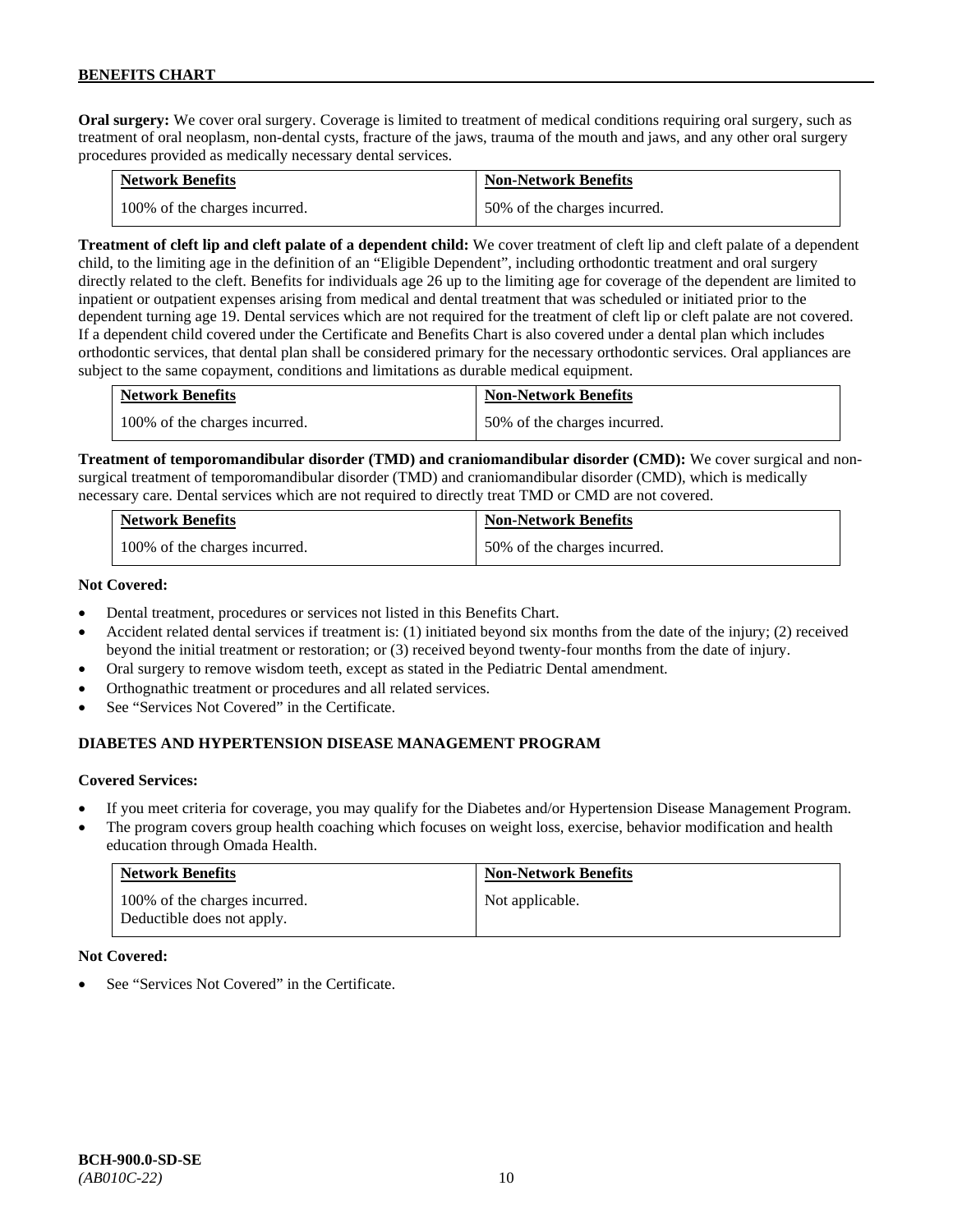# **DIABETIC EQUIPMENT AND SUPPLIES**

#### **Covered Services:**

We cover physician prescribed medically appropriate and necessary drugs and supplies used in the management and treatment of diabetes for insureds with gestational, Type I or Type II diabetes including durable diabetic equipment, measurement and administration aids, and disposable supplies, as described below. Certain items are only covered if your condition meets our coverage criteria and obtained through an authorized vendor. For more information on what we cover and any prior authorization requirements, call Member Services or log on to your "myHealthPartners" account at [healthpartners.com.](http://www.healthpartners.com/)

Insulin and medications for diabetes, including prescribed oral agents for controlling blood sugars and glucagon kits are covered as outpatient drugs under the "Prescription Drug Services" section.

**Pumps and pump supplies.** These include diabetic insulin pumps, diabetic infusion pumps and infusion pump supplies such as infusion sets, tubing, connectors and syringe reservoirs.

Covered insulin pumps that are not available from a DME vendor and only available through a retail pharmacy will be covered as described below. All other insulin pumps, infusion pumps and supplies must be obtained through an authorized durable medical equipment provider and cannot be obtained at a pharmacy.

| <b>Network Benefits</b>                                                                 | <b>Non-Network Benefits</b>  |
|-----------------------------------------------------------------------------------------|------------------------------|
| Pumps received at a pharmacy:<br>100% of the charges incurred.                          | 50% of the charges incurred. |
| Pumps received from a non-pharmacy approved<br>vendor:<br>100% of the charges incurred. |                              |

#### **All other durable equipment and diabetic supplies**

Durable Diabetic Equipment and Supplies. These include continuous glucose monitoring system (CGMS), transmitter, sensors and receivers, diabetic blood glucose monitors and control/calibrating solutions (for checking accuracy or testing equipment and test strips).

Disposable Diabetic Supplies. These are one-time use supplies, including syringes, lancets, lancet devices, blood and urine ketone test strips, and needles.

Certain diabetic supplies and equipment must be purchased at a pharmacy.

| <b>Network Benefits</b>                                                                                                                                                                                                                                                               | <b>Non-Network Benefits</b>  |
|---------------------------------------------------------------------------------------------------------------------------------------------------------------------------------------------------------------------------------------------------------------------------------------|------------------------------|
| If received through a pharmacy:<br>Diabetic supplies on the Preventive Drug List:                                                                                                                                                                                                     | 50% of the charges incurred. |
| Generic formulary drugs from the Preventive Drug List<br>are covered at 100% of the charges incurred. Brand<br>name formulary drugs from the Preventive Drug List<br>are covered at 100% of the charges incurred, subject to<br>your copayment of \$60.<br>Deductible does not apply. |                              |
| All other diabetic supplies purchased at a pharmacy:<br>100% of the charges incurred If received through a<br>non-pharmacy provider:<br>100% of the charges incurred if purchased from an<br>approved vendor.                                                                         |                              |

#### **Limitations:**

- No more than a 93-day supply of diabetic supplies is covered and dispensed at a time.
- We require that certain diabetic supplies and equipment be purchased at a pharmacy.
- Diabetic supplies and equipment are limited to certain models and brands.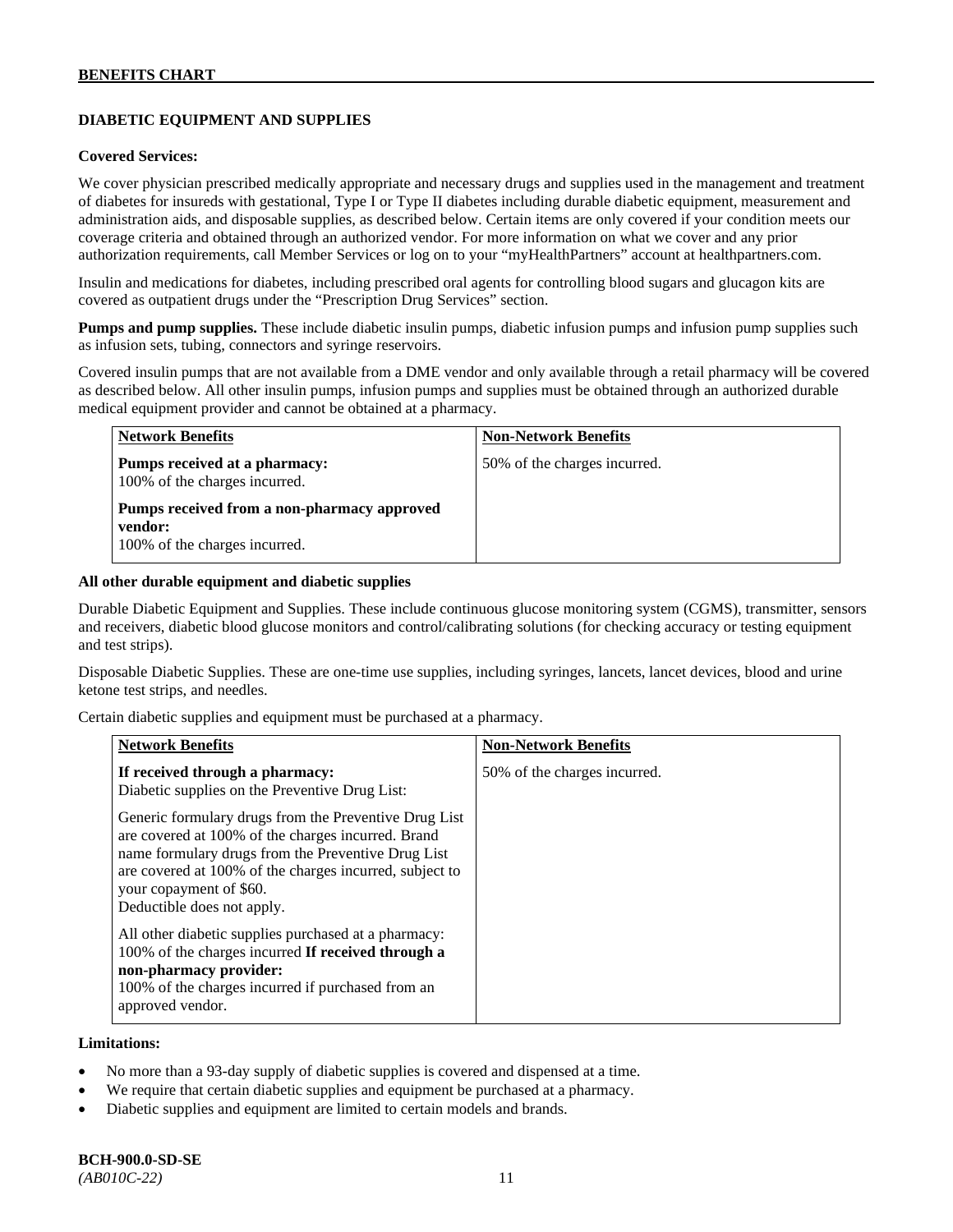- Durable medical equipment and supplies must be obtained from or repaired by approved vendors.
- Covered services and supplies are based on established medical policies which are subject to periodic review and modification by the medical directors. Our coverage policy for diabetic supplies includes information on our required models and brands. These medical policies (medical coverage criteria) are available by calling Member Services, or logging on to your "myHealthPartners" account at [healthpartners.com.](http://www.healthpartners.com/)

# **Not Covered:**

- Replacement or repair of any covered items, if the items are (i) damaged or destroyed by misuse, abuse or carelessness, (ii) lost; or (iii) stolen.
- Duplicate or similar items.
- Labor and related charges for repair of any covered items which are more than the cost of replacement by an approved vendor.
- Batteries for monitors and equipment.
- Sales tax, mailing, delivery charges, service call charges.
- See "Services Not Covered" in the Certificate.

# **DIAGNOSTIC IMAGING SERVICES**

# **Covered Services:**

We cover diagnostic imaging, when ordered by a provider and provided in a clinic or outpatient hospital facility.

We cover services provided in a clinic or outpatient hospital facility. To see the benefit level for inpatient hospital or skilled nursing facility services, see benefits under Inpatient Hospital and Skilled Nursing Facility Services.

# **Outpatient magnetic resonance imaging (MRI) and computed tomography (CT)**

| <b>Network Benefits</b>       | <b>Non-Network Benefits</b>  |
|-------------------------------|------------------------------|
| 100% of the charges incurred. | 50% of the charges incurred. |

# **All other outpatient diagnostic imaging services**

| <b>Network Benefits</b>       | <b>Non-Network Benefits</b>  |
|-------------------------------|------------------------------|
| 100% of the charges incurred. | 50% of the charges incurred. |

#### **Preventive services (MRI/CT procedures are not considered preventive)**

Diagnostic imaging services associated with preventive services are covered at the benefit level shown in the "Preventive Services" section of this Benefits Chart.

# **Not Covered:**

See "Services Not Covered" in the Certificate.

# **DURABLE MEDICAL EQUIPMENT, PROSTHETICS, ORTHOTICS AND SUPPLIES**

# **Covered Services:**

We cover equipment, supplies and services, as described below. Certain items are only covered if your condition meets our coverage criteria. For more information on what we cover and any prior authorization requirements, call Member Services or log on to your "myHealthPartners" account at [healthpartners.com.](http://healthpartners.com/)

- Durable medical equipment, such as wheelchairs, ventilators, oxygen, oxygen equipment, continuous positive airway pressure (CPAP) devices, hospital beds, and related services.
- Prosthetics, including breast prostheses, artificial limbs and artificial eyes, and related supplies.
- Orthotics.
- Medical supplies, including splints, surgical stockings, casts and dressings.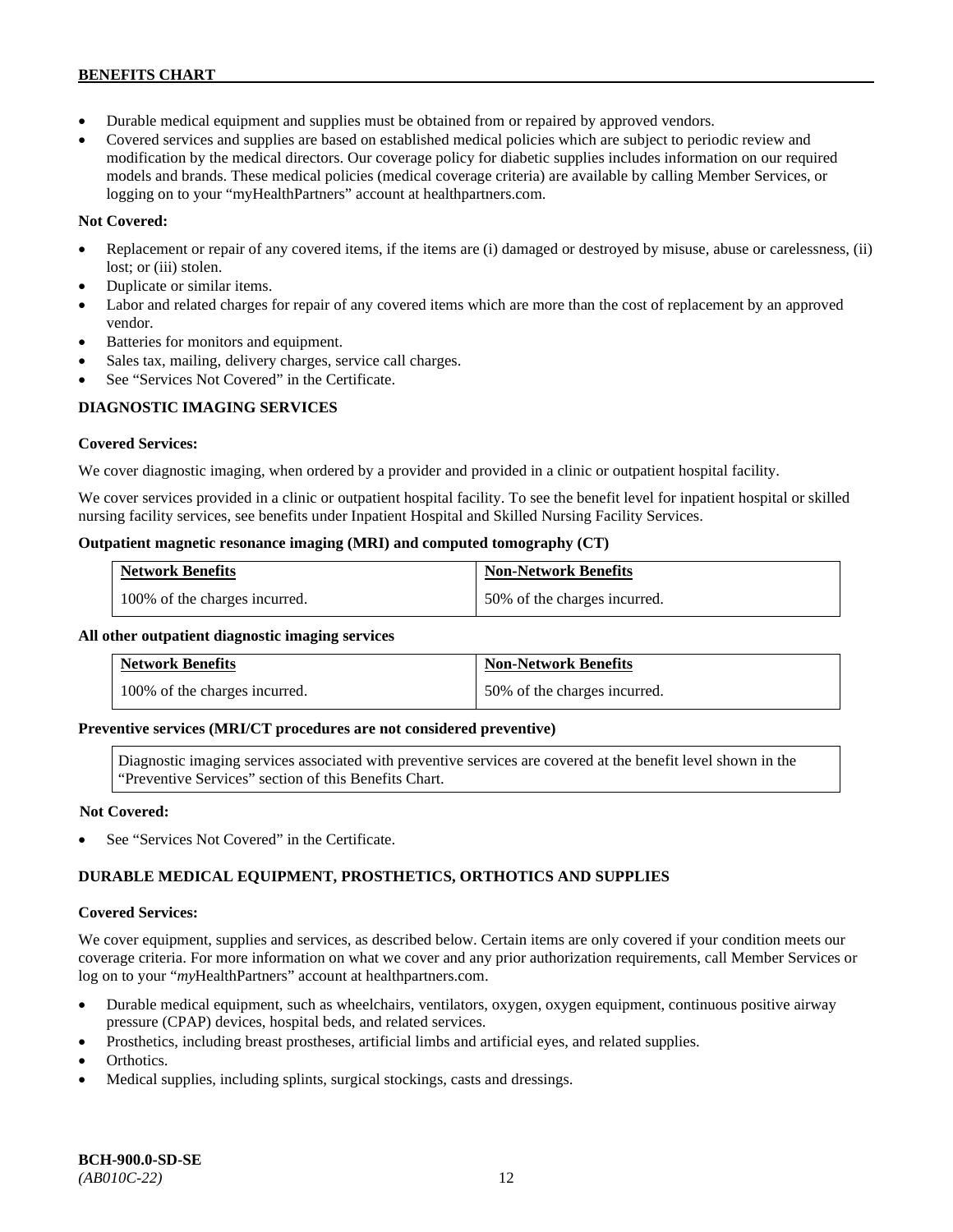- Enteral feedings.
- Special dietary treatment for Phenylketonuria (PKU) and oral amino acid based elemental formula if it meets our medical coverage criteria.

Diabetic equipment and supplies are covered under the "Diabetic Equipment and Supplies" section.

# **Special dietary treatment for phenylketonuria (PKU) if it meets our medical coverage criteria**

We cover testing, diagnosis and treatment of phenylketonuria including dietary management, formulas, case management, intake and screening, assessment, comprehensive care planning and service referral.

| <b>Network Benefits</b>       | <b>Non-Network Benefits</b>  |
|-------------------------------|------------------------------|
| 100% of the charges incurred. | 50% of the charges incurred. |

# **Oral amino acid based elemental formula if it meets our medical coverage criteria**

| <b>Network Benefits</b>       | <b>Non-Network Benefits</b>  |
|-------------------------------|------------------------------|
| 100% of the charges incurred. | 50% of the charges incurred. |

### **All other durable medical equipment, prosthetics, orthotics and supplies**

| <b>Network Benefits</b>       | <b>Non-Network Benefits</b>  |
|-------------------------------|------------------------------|
| 100% of the charges incurred. | 50% of the charges incurred. |

# **Limitations:**

Coverage of durable medical equipment is limited by the following.

Payment will not exceed the cost of an alternate piece of equipment or service that is effective and medically necessary.

- For prosthetic benefits, other than oral appliances for cleft lip and cleft palate, payment will not exceed the cost of an alternate piece of equipment or service that is effective, medically necessary and enables Insureds to conduct standard activities of daily living.
- We reserve the right to determine if an item will be approved for rental vs. purchase.
- Durable medical equipment and supplies must be obtained from or repaired by approved vendors.
- Covered services and supplies are based on established medical policies which are subject to periodic review and modification by the medical or dental directors. Our coverage policy for diabetic supplies includes information on our required models and brands. These medical policies (medical coverage criteria) are available by calling Member Services, or logging on to your "*my*HealthPartners" account at [healthpartners.com.](http://www.healthpartners.com/)

# **Not Covered:**

Items which are not eligible for coverage include, but are not limited to:

- Replacement or repair of any covered items, if the items are (i) damaged or destroyed by misuse, abuse or carelessness, (ii) lost; or (iii) stolen.
- Duplicate or similar items.
- Labor and related charges for repair of any covered items which are more than the cost of replacement by an approved vendor.
- Sales tax, mailing, delivery charges, service call charges.
- Items which are primarily educational in nature or for hygiene, vocation, comfort, convenience or recreation.
- Communication aids or devices: equipment to create, replace or augment communication abilities including, but not limited to, speech processors, receivers, communication boards, or computer or electronic assisted communication.
- Hearing aids (implantable and external, including osseointegrated or bone anchored) and their fitting. This exclusion does not apply to cochlear implants.
- Eyeglasses, contact lenses and their fitting, measurement and adjustment, except as specifically described in this Benefits Chart.
- Hair prostheses (wigs).
- Household equipment which primarily has customary uses other than medical, such as, but not limited to, exercise cycles, air purifiers, central or unit air conditioners, water purifiers, non-allergenic pillows, mattresses or waterbeds.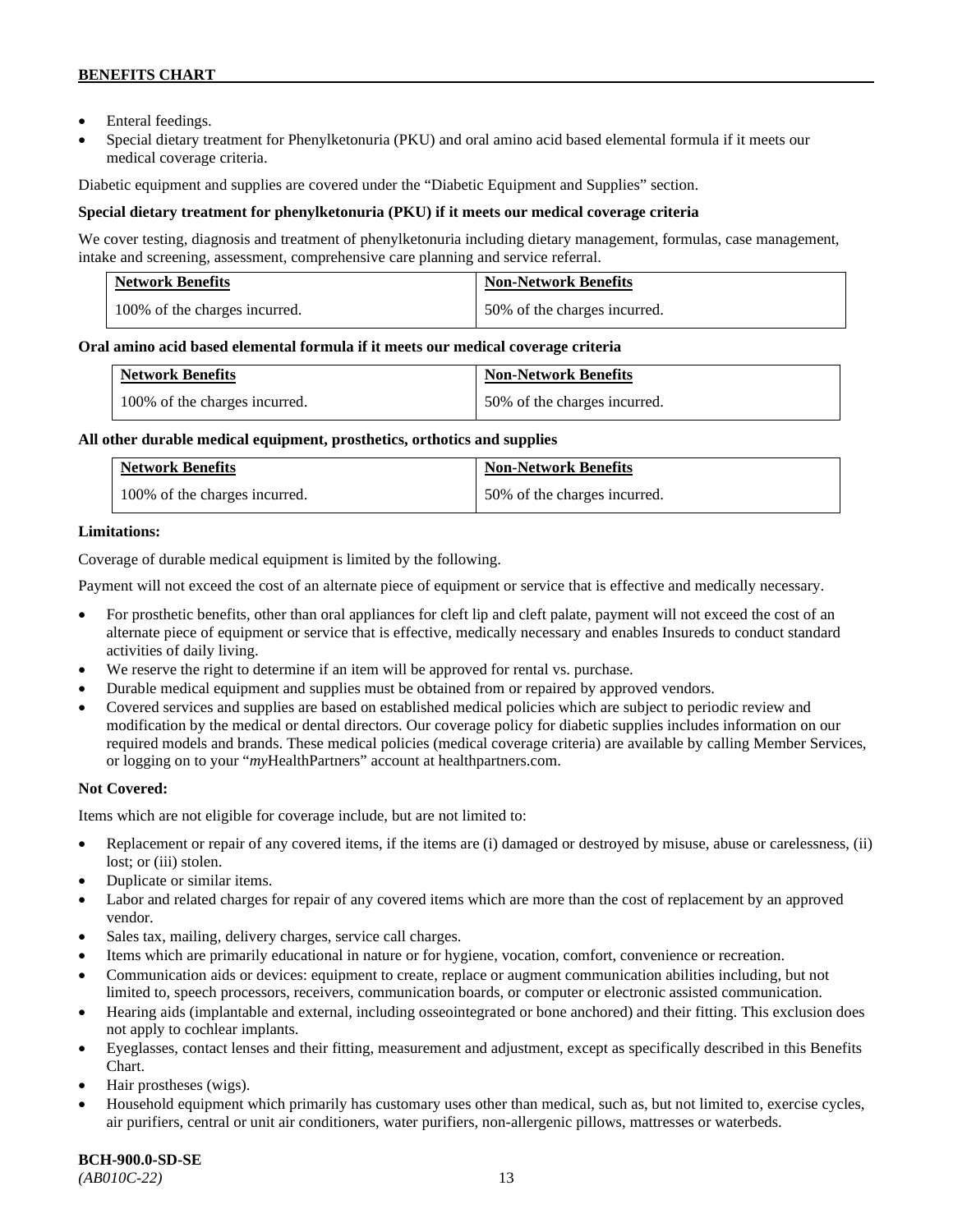- Household fixtures including, but not limited to, escalators or elevators, ramps, swimming pools and saunas.
- Modifications to the structure of the home including, but not limited to, its wiring, plumbing or charges for installation of equipment.
- Vehicle, car or van modifications including, but not limited to, hand brakes, hydraulic lifts and car carrier.
- Rental equipment while owned equipment is being repaired by non-contracted vendors, beyond one month rental of medically necessary equipment.
- Other equipment and supplies, including, but not limited to, assistive devices, that we determine are not eligible for coverage.
- See "Services Not Covered" in the Certificate.

# **EMERGENCY AND URGENTLY NEEDED CARE SERVICES**

# **Covered Services:**

We cover services for emergency care and urgently needed care if the services are otherwise eligible for coverage under this Benefits Chart.

**Urgently needed care.** These are services to treat an unforeseen illness or injury:

- that are required in order to prevent a serious deterioration in your health; and
- that cannot be delayed until the next available clinic or office hours.

### **Urgently needed care at clinics**

| <b>Network Benefits</b>       | <b>Non-Network Benefits</b> |
|-------------------------------|-----------------------------|
| 100% of the charges incurred. | See Network Benefits.       |

**Emergency care.** These are services to treat:

- the sudden, unexpected onset of illness or injury which, if left untreated or unattended until the next available clinic or office hours, would result in hospitalization; or
- a condition requiring professional health services immediately necessary to preserve life or stabilize health.

Emergency care includes emergency services as defined in Division BB, Title I, Section 102 of the Consolidated Appropriations Act of 2021.

Emergency care also includes an immediate response service available on a 24-hour, seven-day-a-week basis for each child, or person, having a psychiatric crisis, a mental health crisis, or a mental health emergency.

When reviewing claims for coverage of emergency services, our medical director will take into consideration: (1) a reasonable layperson's belief that the circumstances required immediate medical care that could not wait until the next working day or next available clinic appointment; (2) the time of day and day of the week the care was provided; and (3) the presenting symptoms including, but not limited to, severe pain, to ensure that the decision to reimburse the emergency care is not made solely on the basis of the actual diagnosis.

#### **Emergency care in a hospital emergency room, including professional services of a physician**

| <b>Network Benefits</b>       | <b>Non-Network Benefits</b> |
|-------------------------------|-----------------------------|
| 100% of the charges incurred. | See Network Benefits.       |

#### **Inpatient emergency care in a hospital:**

| <b>Network Benefits</b>       | <b>Non-Network Benefits</b> |
|-------------------------------|-----------------------------|
| 100% of the charges incurred. | See Network Benefits.       |

# **Not Covered:**

See "Services Not Covered" in the Certificate.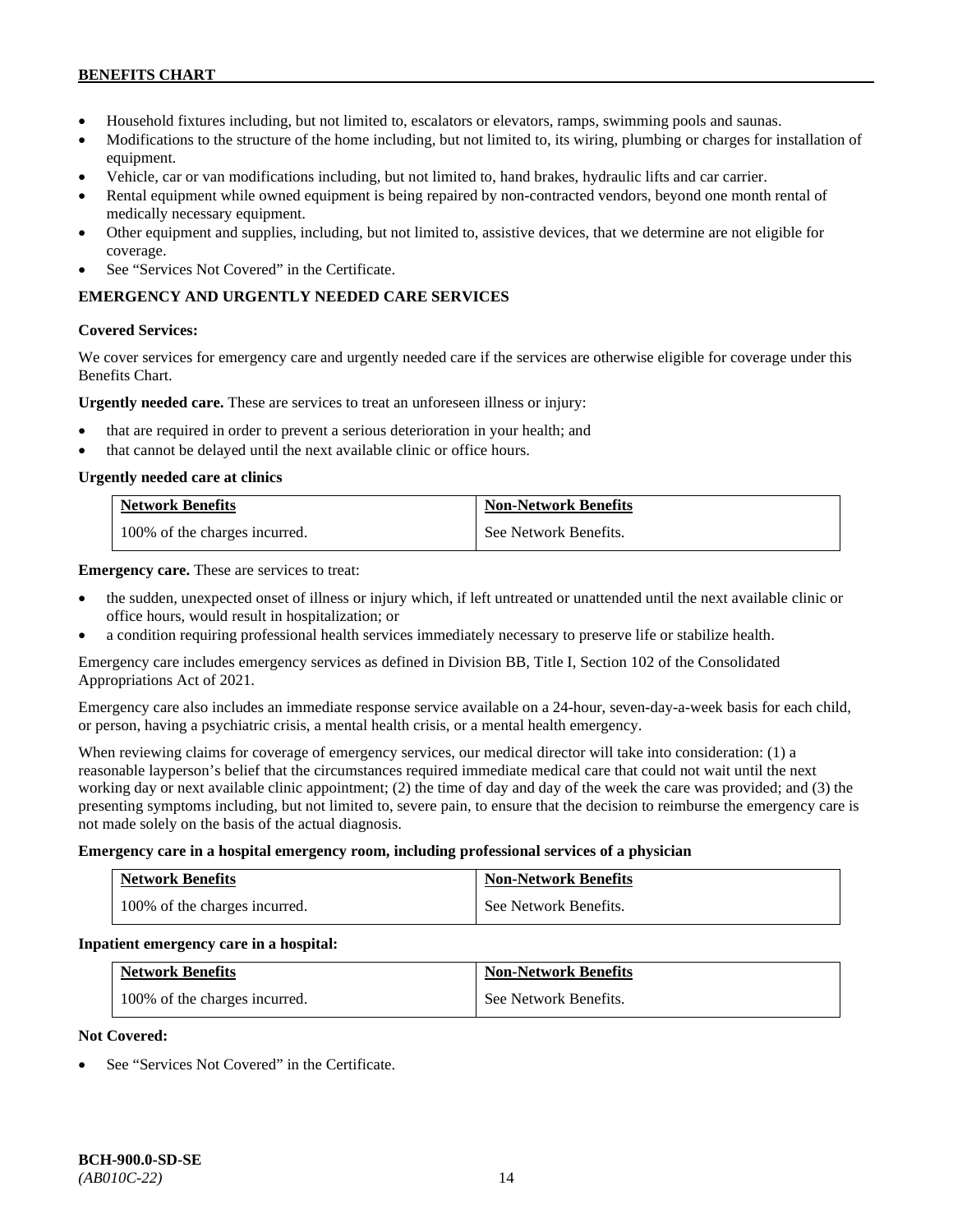# **GENE THERAPY**

### **Covered Services:**

We cover gene therapy treatment that meets our current medical coverage criteria.

| <b>Network Benefits</b>                                                                                                                                                                                  | <b>Non-Network Benefits</b> |
|----------------------------------------------------------------------------------------------------------------------------------------------------------------------------------------------------------|-----------------------------|
| Coverage level is same as corresponding Network<br>Benefits, depending on type of service provided, such<br>as Office Visits for Illness or Injury, Inpatient or<br><b>Outpatient Hospital Services.</b> | No coverage.                |

### **Limitations:**

- Gene therapy must be provided by a designated provider.
- Specific types of gene therapy are limited to therapies and conditions specified in our medical coverage criteria.

### **Not Covered:**

See "Services Not Covered" in the Certificate.

# **HEALTH EDUCATION**

### **Covered Services:**

We cover education for preventive services and education for the management of chronic health problems, such as diabetes. Coverage includes medical nutrition therapy that is provided by a certified, registered, or licensed health care professional.

We cover diabetic self-management training and education if:

- the service is provided by a physician, nurse, dietitian, pharmacist, or other licensed health care provider who satisfies the current academic eligibility requirements of the National Certification Board for Diabetic Educators and has completed a course in diabetes education and training or has been certified as a diabetes educator; and
- the training and education is based upon a diabetes program recognized by the American Diabetes Association or a diabetes program with a curriculum approved by the American Diabetes Association or the South Dakota Department of Health.

Coverage of diabetes self-management training is limited to Insureds:

- o who are newly diagnosed with diabetes or have received no prior diabetes education;
- o who require a change in current therapy;<br>o who have a co-morbid condition such heal
- who have a co-morbid condition such heart disease or renal failure; or
- o whose diabetes condition is unstable.

See "Diabetic Equipment and Supplies" to see what diabetic equipment and supplies we cover.

| <b>Network Benefits</b>                                     | <b>Non-Network Benefits</b>  |
|-------------------------------------------------------------|------------------------------|
| 100% of the charges incurred.<br>Deductible does not apply. | 50% of the charges incurred. |

#### **Not Covered:**

See "Services Not Covered" in the Certificate.

# **HOME HEALTH SERVICES**

# **Covered Services:**

We cover the following services:

- skilled nursing treatment in the home intended to provide a safe transition from other levels of care;
- physical therapy, occupational therapy, speech therapy, respiratory therapy and other therapeutic services;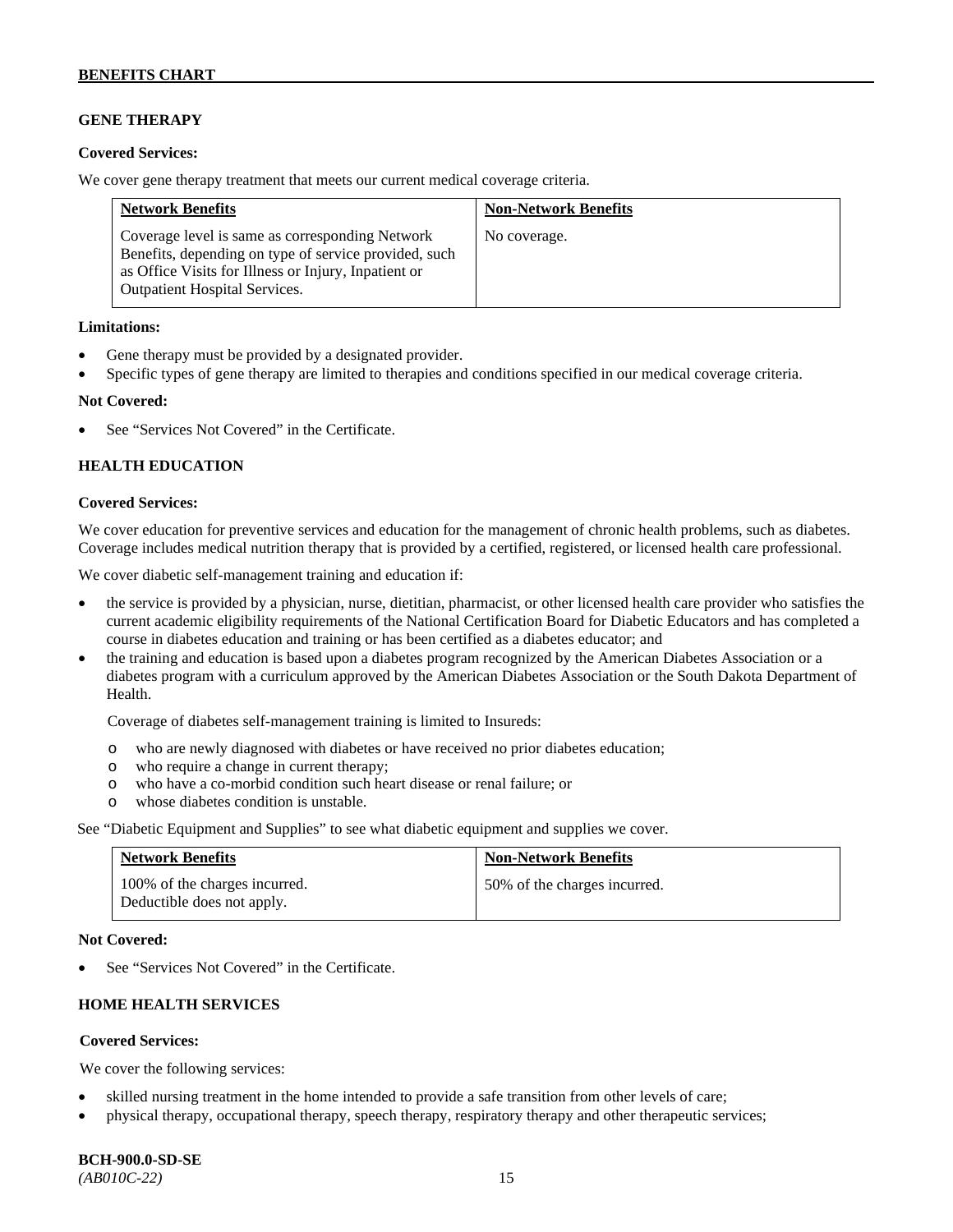- non-routine prenatal and postnatal services;
- routine postnatal well child visits, as described in the Coverage Criteria;
- phototherapy services for newborns. For phototherapy services for newborns and high risk prenatal services, supplies and equipment are included;
- home health aide services and other eligible home health services when provided in your home, if you are homebound (i.e., unable to leave home without considerable effort due to a medical condition. Lack of transportation does not constitute homebound status);
- total parenteral nutrition/intravenous ("TPN/IV") therapy, equipment, supplies and drugs in connection with IV therapy. IV line care kits are covered under Durable Medical Equipment. You do not need to be homebound to receive total parenteral nutrition/intravenous ("TPN/IV") therapy;
- palliative care benefits. Palliative care includes symptom management, education and establishing goals of care. We waive the requirement that you be homebound for a limited number of home visits for palliative care (as shown in this Benefits Chart), if you have a life-threatening, non-curable condition which has a prognosis of survival of two years or less. Additional palliative care visits are eligible under the home health services benefit if you are homebound and meet all other requirements defined in this section.

Home health services are eligible and covered only when they are:

- medically necessary; and
- provided as rehabilitative care, terminal care or maternity care; and
- ordered by a physician, and included in the written home care plan.

# **Physical therapy, occupational therapy, speech therapy, respiratory therapy, home health aide services and palliative care**

| <b>Network Benefits</b>       | <b>Non-Network Benefits</b>  |
|-------------------------------|------------------------------|
| 100% of the charges incurred. | 50% of the charges incurred. |

# **TPN/IV therapy, skilled nursing services, non-routine prenatal/postnatal services and phototherapy**

| <b>Network Benefits</b>       | <b>Non-Network Benefits</b>  |
|-------------------------------|------------------------------|
| 100% of the charges incurred. | 50% of the charges incurred. |

Each 24-hour visit (or shifts of up to 24-hour visits) equals one visit and counts toward the Maximum visits for all other services shown below. Any visit that lasts less than 24 hours, regardless of the length of the visit, will count as one visit toward the Maximum visits for all other services shown below. All visits must be medically necessary and benefit eligible.

# **Routine postnatal well child visit**

| <b>Network Benefits</b>                                     | <b>Non-Network Benefits</b>  |
|-------------------------------------------------------------|------------------------------|
| 100% of the charges incurred.<br>Deductible does not apply. | 50% of the charges incurred. |

#### **Maximum visits for palliative care**

If you are eligible to receive palliative care in the home and you are not homebound, there is a maximum of 12 visits per calendar year.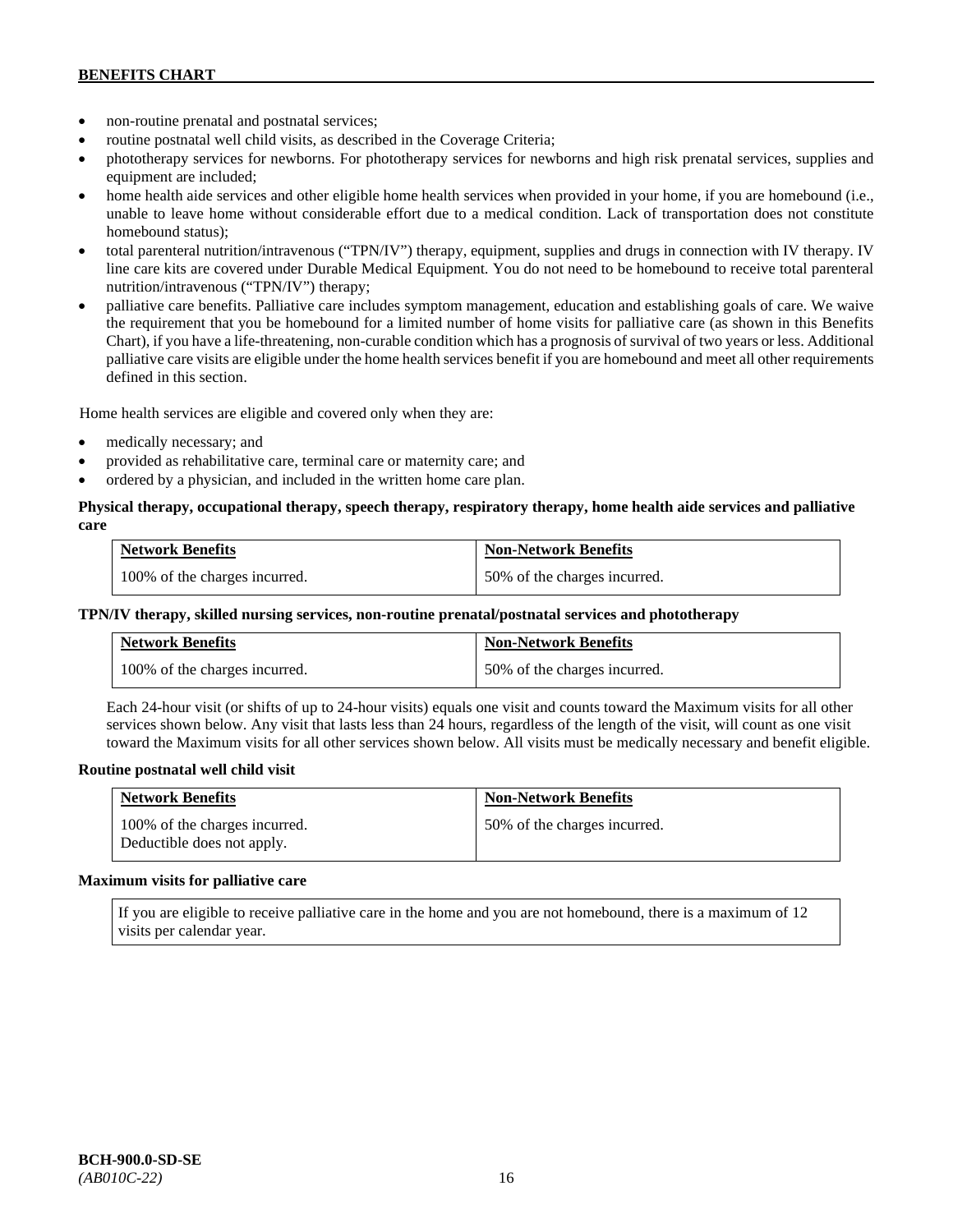# **Maximum visits for all other services**

| <b>Network Benefits</b>       | <b>Non-Network Benefits</b> |
|-------------------------------|-----------------------------|
| 120 visits per calendar year. | 60 visits per calendar year |

Each visit provided under the Network Benefits and Non-Network Benefits counts toward the maximums shown under both Maximum visits sections. The routine postnatal well child visit does not count toward the visit limit.

# **Limitations:**

- Home health services are not provided as a substitute for a primary caregiver in the home or as relief (respite) for a primary caregiver in the home. We will not reimburse family members or residents in your home for the above services.
- A service shall not be considered a skilled nursing service merely because it is performed by, or under the direct supervision of, a licensed nurse. Where a service (such as tracheotomy suctioning or ventilator monitoring) or like services, can be safely and effectively performed by a non-medical person (or self-administered), without the direct supervision of a licensed nurse, the service shall not be regarded as a skilled nursing service, whether or not a skilled nurse actually provides the service. The unavailability of a competent person to provide a non-skilled service shall not make it a skilled service when a skilled nurse provides it. Only the skilled nursing component of so-called "blended" services (i.e. services which include skilled and non-skilled components) are covered under this Benefits Chart.

# **Not Covered:**

- Financial or legal counseling services.
- Housekeeping or meal services in your home.
- Services provided by a family member or enrollee, or a resident in the enrollee's home.
- Vocational rehabilitation and recreational or educational therapy. Recreation therapy is therapy provided solely for the purpose of recreation, including, but not limited to: (a) requests for physical therapy or occupational therapy to improve athletic ability, and (b) braces or guards to prevent sports injuries.
- See "Services Not Covered" in the Certificate.

# **HOSPICE SERVICES**

# **Applicable Definitions:**

**Part-time.** This is up to two hours of service per day, more than two hours is considered continuous care.

**Continuous Care.** This is from two to twelve hours of service per day provided by a registered nurse, licensed practical nurse, or home health aide, during a period of crisis in order to maintain a terminally ill patient at home.

**Appropriate Facility.** This is a nursing home, hospice residence, or other inpatient facility.

**Custodial Care Related to Hospice Services.** This means providing assistance in the activities of daily living and the care needed by a terminally ill patient which can be provided by primary caregiver (i.e., family member or friend) who is responsible for the patient's home care.

# **Covered Services:**

**Hospice Program.** We cover the services described below if you are terminally ill and accepted as a hospice program participant. You must meet the eligibility requirements of the program, and elect to receive services through the hospice program. If you elect to receive hospice services, you do so in lieu of curative treatment for your terminal illness for the period you are enrolled in the hospice program.

**Eligibility:** In order to be eligible to be enrolled in the hospice program, you must: (1) be a terminally ill patient (prognosis of six months or less); (2) have chosen a palliative treatment focus (i.e., emphasizing comfort and supportive services rather than treatment attempting to cure the disease or condition); and (3) continue to meet the terminally ill prognosis as reviewed by our medical director or his or her designee over the course of care. You may withdraw from the hospice program at any time.

**Eligible Services:** Hospice services include the following services provided in accordance with an approved hospice treatment plan.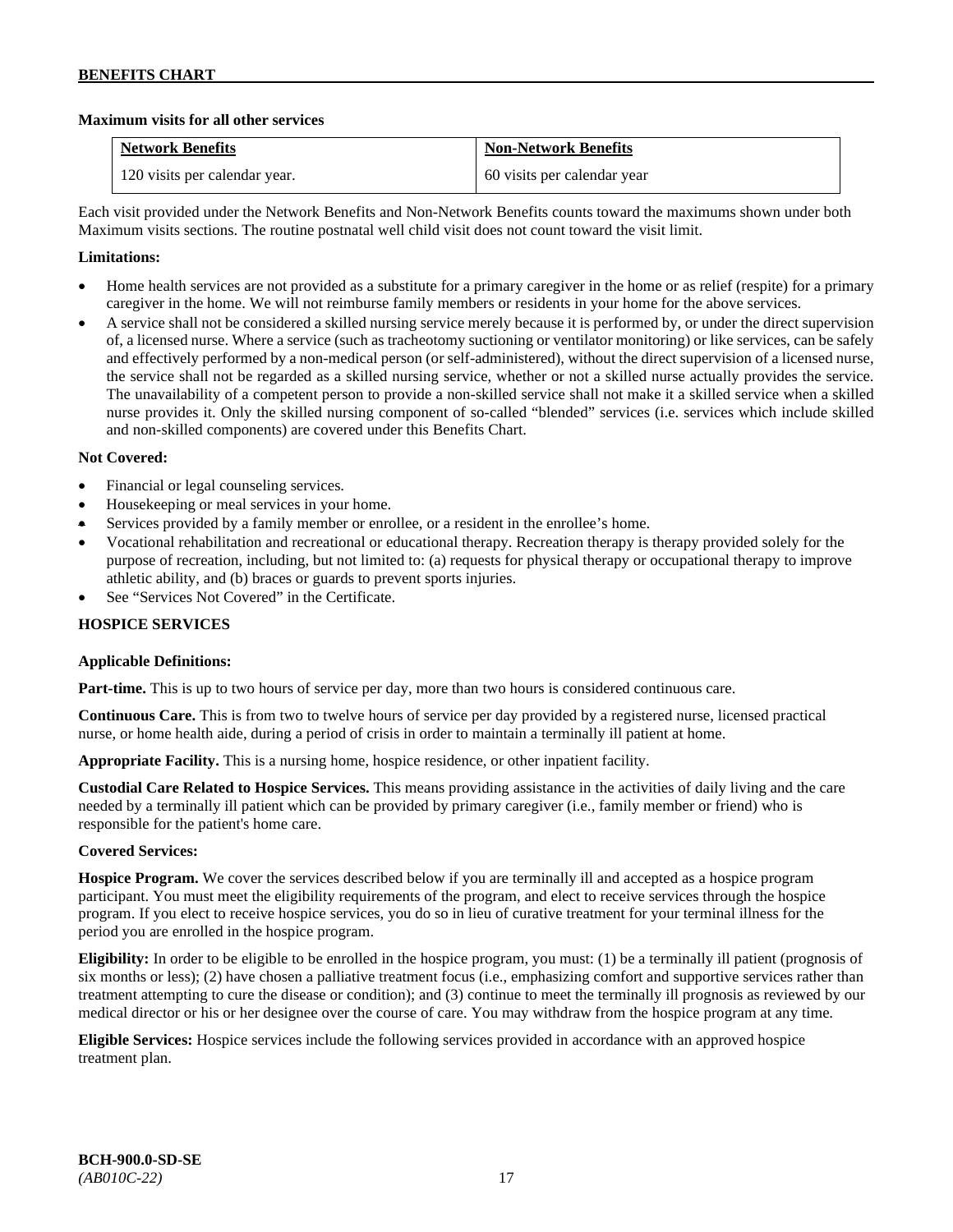- Inpatient Services: We cover inpatient services in a hospital facility.
- Home Health Services:
	- o Part-time care provided in your home by an interdisciplinary hospice team (which may include a physician, nurse, social worker, and spiritual counselor) and medically necessary home health services are covered.
	- o One or more periods of continuous care in your home or in a setting which provides day care for pain or symptom management, when medically necessary, will be covered.
- Other Services:
	- o Respite care is covered for care in your home or in an appropriate facility, to give your primary caregivers (i.e., family members or friends) rest and/or relief when necessary in order to maintain a terminally ill patient at home*.*
	- o Medically necessary medications for pain and symptom management.
	- o Semi-electric hospital beds and other durable medical equipment are covered.
	- o Emergency and non-emergency care is covered.

| <b>Network Benefits</b>       | <b>Non-Network Benefits</b>  |
|-------------------------------|------------------------------|
| 100% of the charges incurred. | 50% of the charges incurred. |

Respite care is limited to five episodes, up to five days per episode. Inpatient hospice services are limited to 15 days per lifetime.

# **Not Covered:**

- Financial or legal counseling services.
- Housekeeping or meal services in your home.
- Custodial or maintenance care related to hospice services, whether provided in the home or in a nursing home.
- Any service not specifically described as covered services under this hospice services benefits.
- Any services provided by members of your family or residents in your home.
- See "Services Not Covered" in the Certificate.

# **HOSPITAL AND SKILLED NURSING FACILITY SERVICES**

# **Covered Services:**

We cover services as described below.

# **Medical or surgical hospital services**

**Inpatient hospital services:** We cover the following medical or surgical services, for the treatment of acute illness or injury, which require the level of care only provided in an acute care facility. These services must be authorized by a physician.

Inpatient hospital services include: room and board; the use of operating or maternity delivery rooms; intensive care facilities; newborn nursery facilities; general nursing care, anesthesia, laboratory and diagnostic imaging services, reconstructive surgery, radiation therapy, physical therapy, prescription drugs or other medications administered during treatment, blood and blood products (unless replaced), and blood derivatives, and other diagnostic or treatment related hospital services; physician and other professional medical and surgical services provided while in the hospital, including gender confirmation surgery that meets medical coverage criteria.

Services for items for personal convenience, such as television rental, are not covered.

We cover, following a vaginal delivery, a minimum of 48 hours of inpatient care for the mother and newborn child. We cover, following a caesarean section delivery, a minimum of 96 hours of inpatient care for the mother and newborn child. If the duration of inpatient care is less than these minimums, we also cover a minimum of one home visit by a registered nurse for post-delivery care, within 4 days of discharge of the mother and newborn child. Services provided by the registered nurse include, but are not limited to, parent education, assistance and training in breast and bottle feeding, and conducting any necessary and appropriate clinical tests. We shall not provide any compensation or other non-medical remuneration to encourage a mother and newborn to leave inpatient care before the duration minimums specified.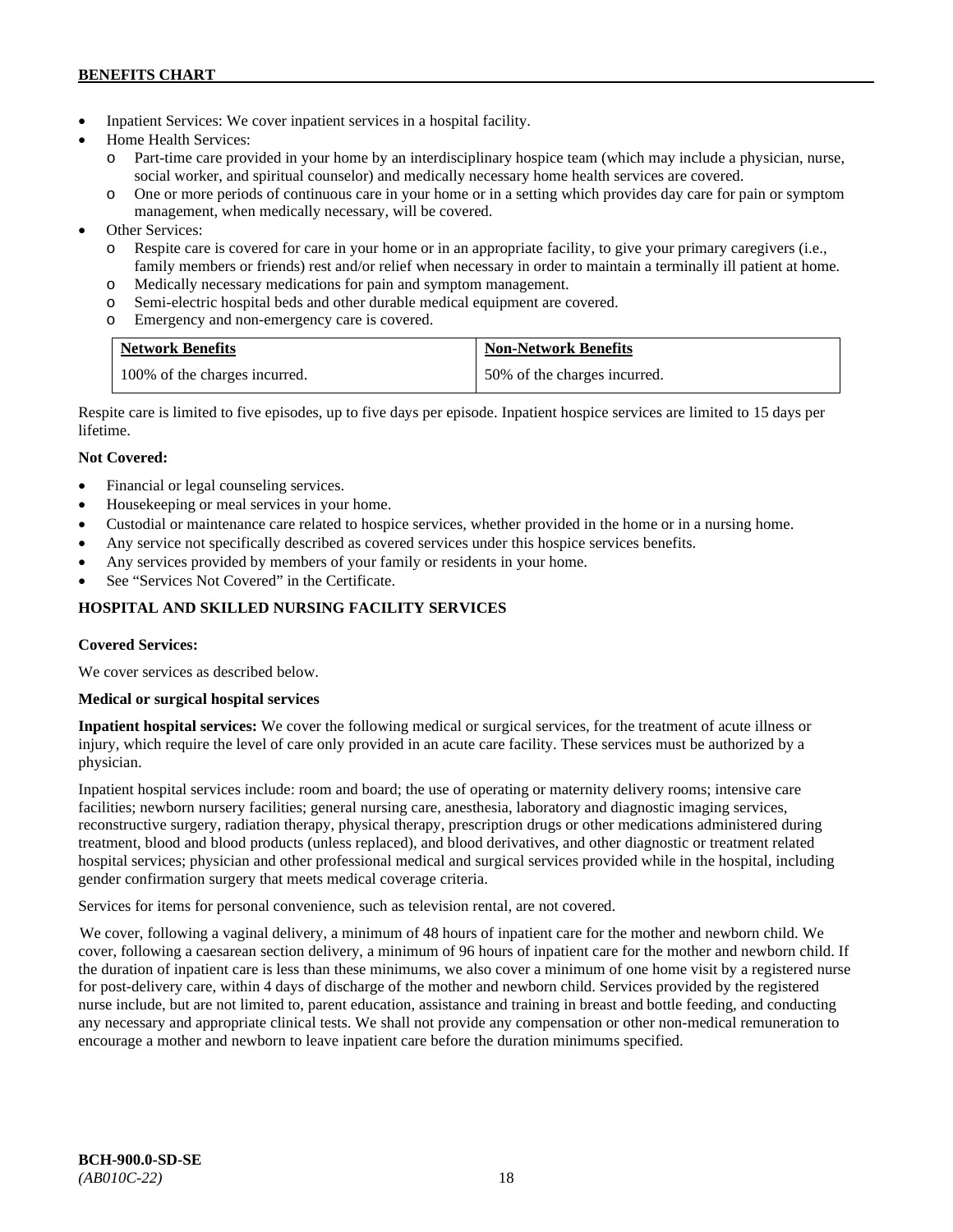Group health plans and health insurance issuers generally may not, under Federal law, restrict benefits for any hospital length of stay in connection with childbirth for the mother of newborn child to less than 48 hours following a vaginal delivery, or less than 96 hours following a caesarean section. However, Federal law generally does not prohibit the mother's or newborn's attending provider, after consulting with the mother, from discharging the mother or her newborn earlier than 48 hours (or 96 hours as applicable). In any case plans and issuers may not, under Federal law, require that a provider obtain authorization from the plan or the insurance issuer for prescribing a length of stay not in excess of 48 hours (or 96 hours).

| <b>Network Benefits</b>       | <b>Non-Network Benefits</b>  |
|-------------------------------|------------------------------|
| 100% of the charges incurred. | 50% of the charges incurred. |

Each insured's admission or confinement, including that of a newborn child, is separate and distinct from the admission or confinement of any other insured.

### **Outpatient hospital, ambulatory care or surgical facility services:**

We cover the following medical and surgical services, for diagnosis or treatment of illness or injury on an outpatient basis. These services must be authorized by a physician.

Outpatient services include: use of operating rooms, maternity delivery rooms or other outpatient departments, rooms or facilities; and the following outpatient services: general nursing care, anesthesia, laboratory and diagnostic imaging services, reconstructive surgery, radiation therapy, physical therapy, drugs administered during treatment, blood and blood products (unless replaced), and blood derivatives, and other diagnostic or treatment related outpatient services; physician and other professional medical and surgical services provided while an outpatient, including gender confirmation surgery that meets medical coverage criteria.

Prior authorization by our medical director is required for new, experimental or reconstructive technologies or procedures. Requests must be submitted prior to performing the technology or procedure.

To see the benefit level for diagnostic imaging services, laboratory services and physical therapy, see benefits under Diagnostic Imaging Services, Laboratory Services and Physical Therapy in this Benefits Chart.

| <b>Network Benefits</b>       | <b>Non-Network Benefits</b>  |
|-------------------------------|------------------------------|
| 100% of the charges incurred. | 50% of the charges incurred. |

**Skilled nursing facility care:** We cover room and board, daily skilled nursing and related ancillary services for post-acute treatment and rehabilitative care of illness or injury that meets medical coverage criteria.

| <b>Network Benefits</b>                        | <b>Non-Network Benefits</b>                    |
|------------------------------------------------|------------------------------------------------|
| 100% of the charges incurred.                  | 50% of the charges incurred.                   |
| Limited to a 90 day maximum per calendar year. | Limited to a 90 day maximum per calendar year. |

Each day of services provided under the Network Benefits and Non-Network Benefits, combined, applies toward the maximums shown above.

# **Not Covered:**

- Services for items for personal convenience, such as television rental, are not covered.
- See "Services Not Covered" in the Certificate.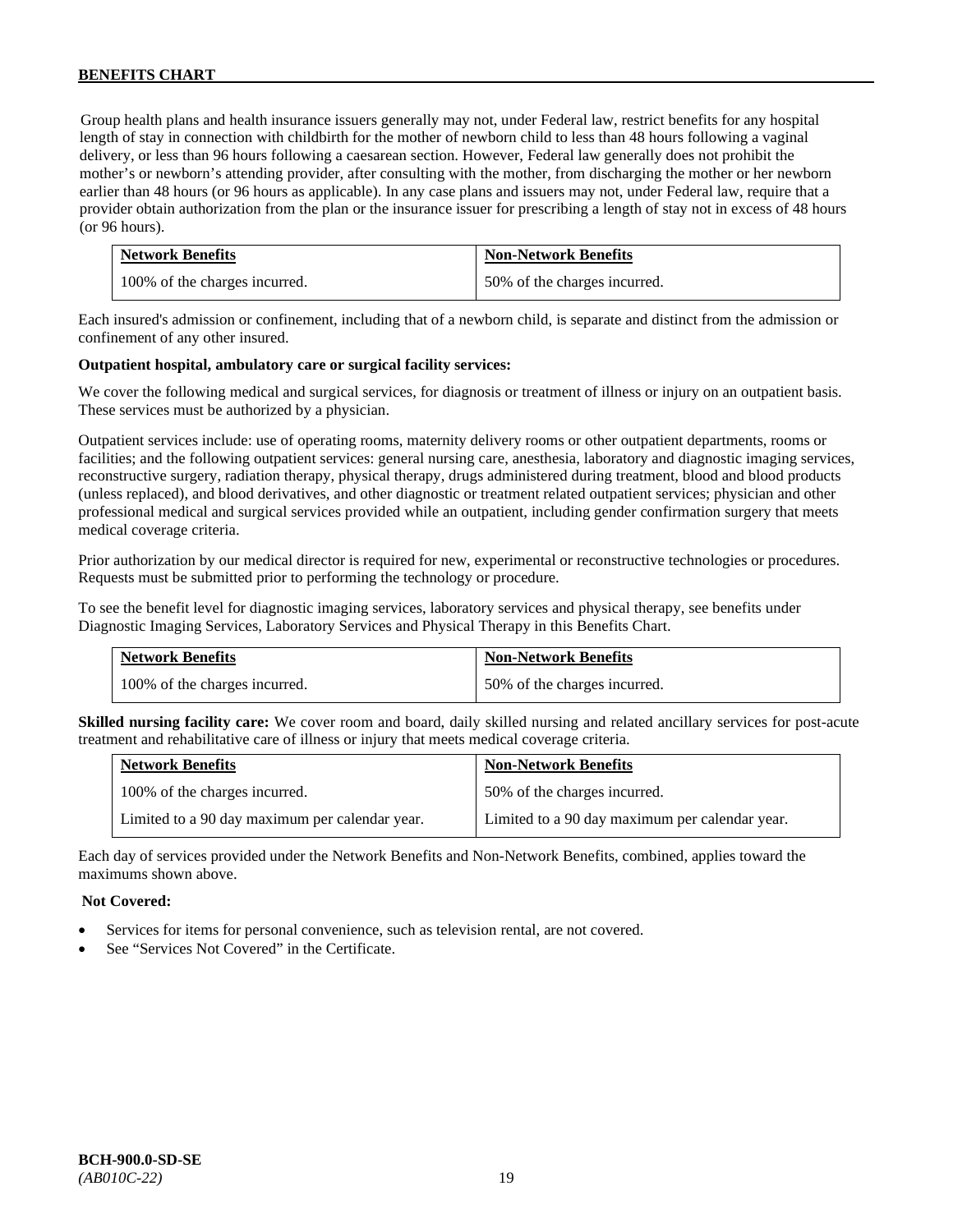# **INFERTILITY DIAGNOSIS**

# **Covered Services:**

We cover the diagnosis of infertility. These services include diagnostic procedures and tests provided in connection with an infertility evaluation, office visits and consultations to diagnose infertility.

| <b>Network Benefits</b>       | <b>Non-Network Benefits</b>  |
|-------------------------------|------------------------------|
| 100% of the charges incurred. | 50% of the charges incurred. |

Coverage is limited to office visits and consultations to diagnose infertility. Treatment is not covered.

# **Not Covered:**

- Infertility/fertility treatment, including but not limited to, office visits, laboratory services, diagnostic imaging services and fertility drugs; reversal of sterilization; and sperm, ova or embryo acquisition, retrieval or storage; however, we cover office visits and consultations to diagnose infertility.
- Services related to the establishment of surrogate pregnancy and fees for a surrogate. However, pregnancy and maternity services are covered for an insured under this Benefits Chart, including a surrogate pregnancy.
- See "Services Not Covered" in the Certificate.

# **LABORATORY SERVICES**

#### **Covered Services:**

We cover laboratory tests when ordered by a provider and provided in a clinic or outpatient hospital facility.

We cover services provided in a clinic or outpatient hospital facility. To see the benefit level for inpatient hospital or skilled nursing facility services, see benefits under Inpatient Hospital and Skilled Nursing Facility Services.

# **Prostate-specific antigen (PSA) testing**

| <b>Network Benefits</b>       | <b>Non-Network Benefits</b>  |
|-------------------------------|------------------------------|
| 100% of the charges incurred. | 50% of the charges incurred. |

#### **All other laboratory services**

#### **Services for illness or injury**

| Network Benefits              | <b>Non-Network Benefits</b>  |
|-------------------------------|------------------------------|
| 100% of the charges incurred. | 50% of the charges incurred. |

# **Preventive Services**

Laboratory services associated with preventive services are covered at the benefit level shown in the "Preventive Services" section of this Benefits Chart.

#### **Not Covered:**

See "Services Not Covered" in the Certificate.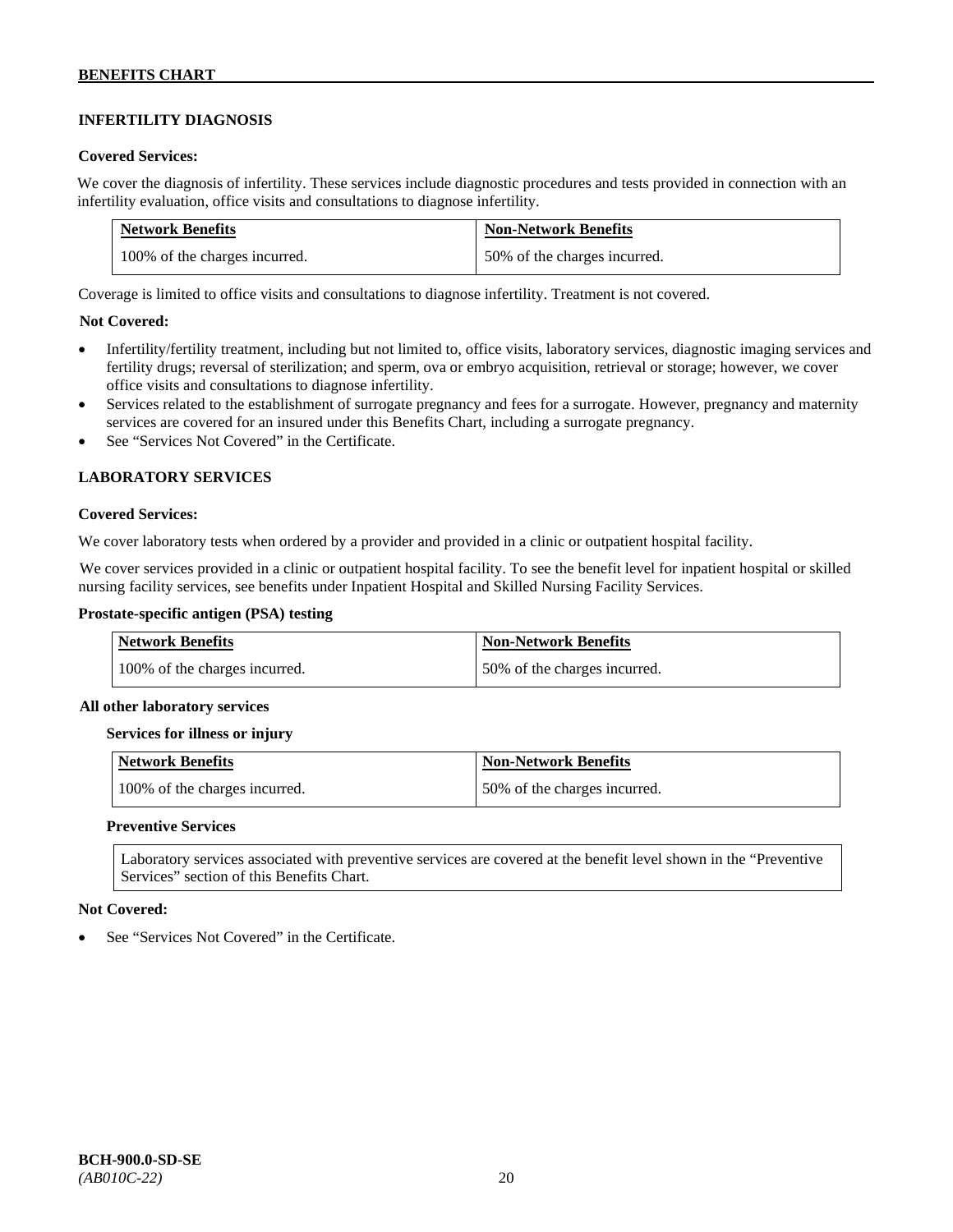# **MASTECTOMY RECONSTRUCTION BENEFIT**

### **Covered Services:**

We cover reconstruction of the breast on which the mastectomy has been performed; surgery and reconstruction of the other breast to produce symmetrical appearance, and prostheses and physical complications of all stages of mastectomy, including lymphedemas.

| <b>Network Benefits</b>                              | <b>Non-Network Benefits</b>                           |
|------------------------------------------------------|-------------------------------------------------------|
| Coverage level is same as corresponding Network      | Coverage level is same as corresponding Non-Network   |
| Benefits, depending on type of service provided such | Benefits, depending on type of service provided, such |
| as Office Visits for Illness or Injury, Inpatient or | as Office Visits for Illness or Injury, Inpatient or  |
| Outpatient Hospital Services.                        | Outpatient Hospital Services.                         |

#### **Not Covered:**

See "Services Not Covered" in the Certificate.

# **MEDICATION THERAPY DISEASE MANAGEMENT PROGRAM**

### **Covered Services:**

If you meet our criteria for coverage, you may qualify for our Medication Therapy Disease Management Program.

The program covers consultations with a designated network pharmacist.

Covered services are based on established medical policies, which are subject to periodic review and modification by the medical directors. These medical policies (medical coverage criteria) are available online at [healthpartners.com](http://www.healthpartners.com/) or by calling Member Services.

| <b>Network Benefits</b>                                     | <b>Non-Network Benefits</b> |
|-------------------------------------------------------------|-----------------------------|
| 100% of the charges incurred.<br>Deductible does not apply. | No coverage.                |

#### **Not Covered:**

See "Services Not Covered" in the Certificate.

# **OFFICE VISITS FOR ILLNESS OR INJURY**

#### **Covered Services:**

We cover the following when medically necessary: professional medical and surgical services and related supplies, including biofeedback, of physicians and other health care providers; blood and blood products (unless replaced) and blood derivatives.

We cover diagnosis and treatment of illness or injury to the eyes. Where contact or eyeglass lenses are prescribed as medically necessary for the post-operative treatment of cataracts or for the treatment of aphakia, acute or chronic corneal pathology, or keratoconus, we cover the initial evaluation, lenses and fitting. Insureds must pay for lens replacement beyond the initial pair.

We cover medically necessary professional services by a licensed physician or audiologist appropriate for the treatment of hearing impairment to a person under the age of 19. Hearing aids are not covered.

Services received via video, e-visit or telephone are covered under the "Telehealth/Telemedicine Services" section.

#### **Office visits**

| <b>Network Benefits</b>       | <b>Non-Network Benefits</b>  |
|-------------------------------|------------------------------|
| 100% of the charges incurred. | 50% of the charges incurred. |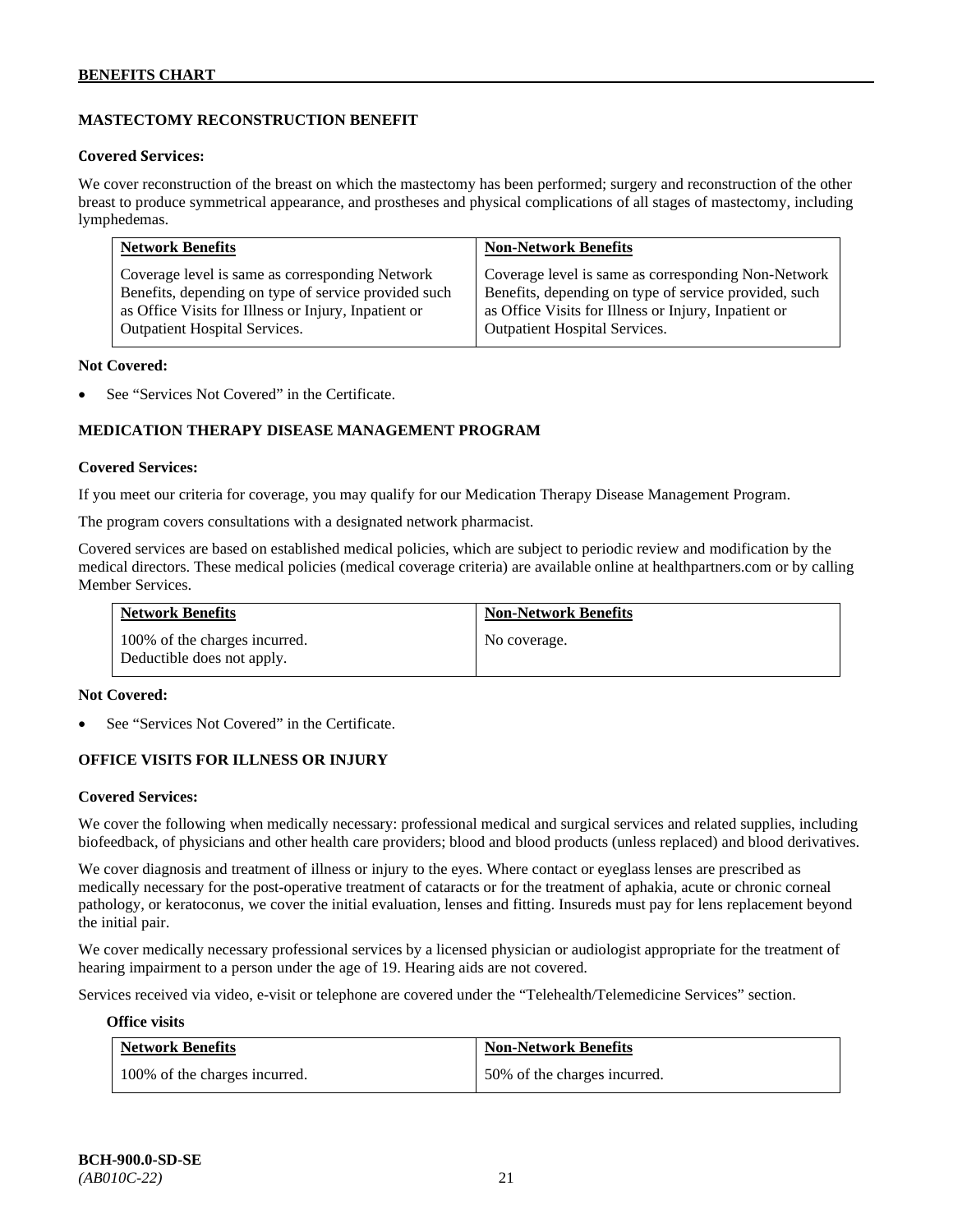# **Convenience clinics**

| <b>Network Benefits</b>       | <b>Non-Network Benefits</b>  |
|-------------------------------|------------------------------|
| 100% of the charges incurred. | 50% of the charges incurred. |

### **Injections administered in a physician's office, other than immunizations:**

# **Allergy Injections**

| <b>Network Benefits</b>       | <b>Non-Network Benefits</b>  |
|-------------------------------|------------------------------|
| 100% of the charges incurred. | 50% of the charges incurred. |

### **All other injections**

| <b>Network Benefits</b>       | <b>Non-Network Benefits</b>  |
|-------------------------------|------------------------------|
| 100% of the charges incurred. | 50% of the charges incurred. |

### **Not Covered:**

- Court ordered treatment.
- See "Services Not Covered" in the Certificate.

# **PEDIATRIC EYEWEAR**

### **Covered Services:**

- We cover pediatric eyewear for children.
- Routine eye exams are covered under the "Preventive Services" section.

| <b>Network Benefits</b>       | <b>Non-Network Benefits</b> |
|-------------------------------|-----------------------------|
| 100% of the charges incurred. | No coverage.                |

#### **Limitations:**

- Coverage under this provision will continue until the end of the month in which the child turns age 19.
- Limited to one of the following per calendar year:
	- o one pair of eyeglasses including one set of prescription lenses, frames from our designated eyewear collection, and anti-scratch coating; or
	- o one pair of non-disposable contact lenses; or
	- a one-year supply of disposable contact lenses.
- Contact lens fittings are limited to two per calendaryear.

# **Not Covered:**

- Frames that are not included in our designated eyewear collection. However, one pair of lenses will be covered if an insured chooses frames outside our designated eyewear collection.
- More than one pair of lenses or frames or non-disposable contacts per calendar year, regardless of the reason. This includes replacement of eyeglasses or contact lenses due to loss, breakage, theft, or change in prescription.
- Safety glasses or goggles for sports or vocational reasons.
- Upgrades including, but not limited to, UV protection and no-line multifocal lenses.
- See "Services Not Covered" in the Certificate.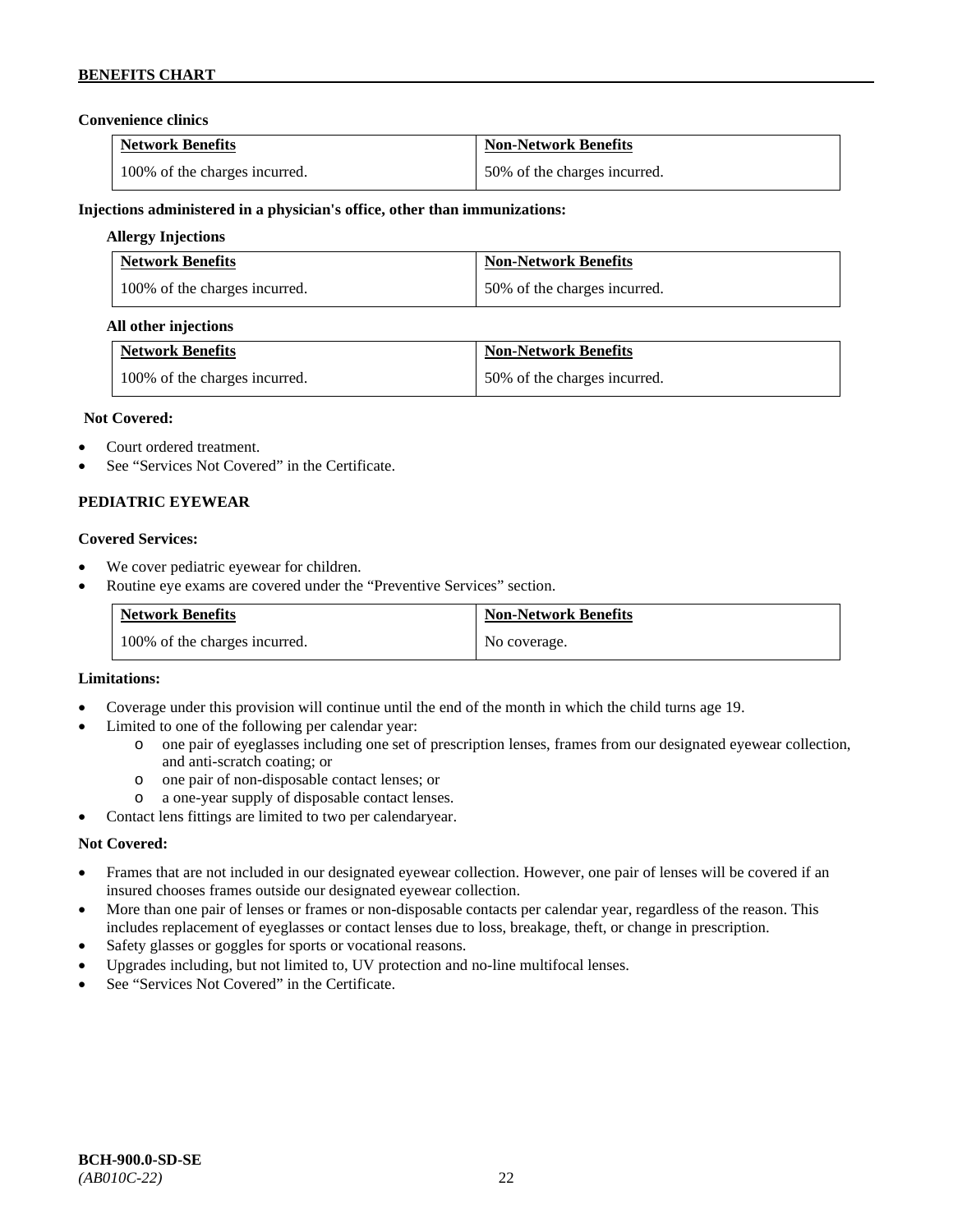# **PHYSICAL THERAPY, OCCUPATIONAL THERAPY AND SPEECH THERAPY**

#### **Covered Services:**

We cover the following physical therapy, occupational therapy and speech therapy services:

- Medically necessary rehabilitative care to correct the effects of illness or injury.
- Habilitative care rendered for congenital, developmental or medical conditions which have significantly limited the successful initiation of normal speech and normal motor development.

Massage therapy which is performed in conjunction with other treatment/modalities by a physical or occupational therapist, is part of a prescribed treatment plan and is not billed separately is covered.

We cover services provided in a clinic. We also cover physical therapy provided in an outpatient hospital facility. To see the benefit level for inpatient hospital or skilled nursing facility services, see benefits under Inpatient Hospital and Skilled Nursing Facility Services.

#### **Rehabilitative care**

| <b>Network Benefits</b>       | <b>Non-Network Benefits</b>  |
|-------------------------------|------------------------------|
| 100% of the charges incurred. | 50% of the charges incurred. |

# **Habilitative care**

| <b>Network Benefits</b>       | <b>Non-Network Benefits</b>  |
|-------------------------------|------------------------------|
| 100% of the charges incurred. | 50% of the charges incurred. |

#### **Not Covered:**

- Massage therapy for the purpose of comfort or convenience of the Insured.
- See "Services Not Covered" in the Certificate.

# **PRE-DIABETES DISEASE MANAGEMENT PROGRAM**

#### **Covered Services:**

If you meet our criteria for coverage, you may qualify for the Pre-diabetes Disease Management Program through Omada Health.

The program covers group health coaching which focuses on weight loss, exercise, behavior modification and health education at select locations determined by the plan.

| <b>Network Benefits</b>                                     | <b>Non-Network Benefits</b> |
|-------------------------------------------------------------|-----------------------------|
| 100% of the charges incurred.<br>Deductible does not apply. | Not applicable.             |

#### **Not Covered:**

See "Services Not Covered" in the Certificate.

# **PRESCRIPTION DRUG SERVICES**

#### **Covered Services:**

We cover prescription drugs and medications, which can be self-administered or are administered in a physician's office. We will not exclude coverage of off-label use of drugs to treat cancer or life threatening conditions on the grounds that the drug has not been approved by the FDA for that indication if that drug is recognized for the treatment of such indication in one of the standard reference compendia and when an appropriate level of evidence or medical necessity is met.

#### **For Network Benefits, drugs and medications must be obtained at a Network Pharmacy.**

**If a copayment is required, you must pay one copayment for each 31-day supply, or portion thereof, unless otherwise indicated below.**

**BCH-900.0-SD-SE**  *(AB010C-22)* 23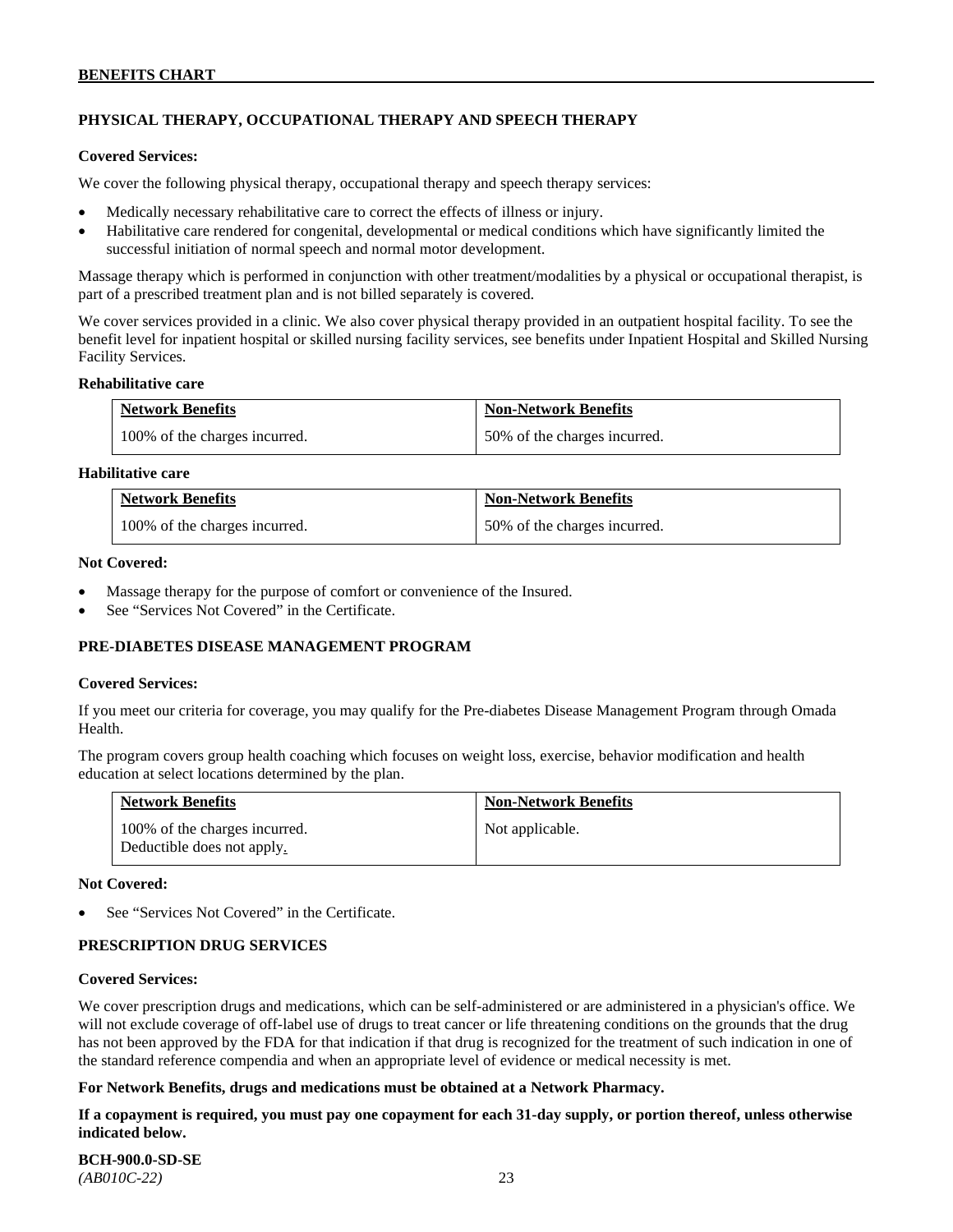# **Outpatient drugs (except as specified below)**

# **Drugs on the preventive drug list**

| <b>Network Benefits</b>                                                                                                                        | <b>Non-Network Benefits</b>  |
|------------------------------------------------------------------------------------------------------------------------------------------------|------------------------------|
| Generic formulary drugs from the Preventive Drug List<br>are covered at 100% of the charges incurred.                                          | 50% of the charges incurred. |
| Brand name formulary drugs from the Preventive Drug<br>List are covered at 100% of the charges incurred,<br>subject to your copayment of \$60. |                              |
| In no event will your cost for a formulary insulin drug<br>exceed \$25.                                                                        |                              |
| Deductible does not apply.                                                                                                                     |                              |

# **All other drugs**

| <b>Network Benefits</b>                                                   | <b>Non-Network Benefits</b>  |
|---------------------------------------------------------------------------|------------------------------|
| All other formulary drugs are covered at 100% of the<br>charges incurred. | 50% of the charges incurred. |
| Non-formulary drugs are covered at 80% of the<br>charges incurred.        |                              |
| Deductible applies.                                                       |                              |

# **Mail order drugs**

| <b>Network Benefits</b>                                                                                                                                                                                                                               | <b>Non-Network Benefits</b>                                                                                                |
|-------------------------------------------------------------------------------------------------------------------------------------------------------------------------------------------------------------------------------------------------------|----------------------------------------------------------------------------------------------------------------------------|
| For your convenience, you may also get up to a 93-day<br>supply of outpatient prescription drugs that can be self-<br>administered through the designated mail order service.<br>Specialty drugs are not available through the mail order<br>service. | See Network mail order drugs benefit.<br>Mail order drugs are only available through the<br>designated mail order service. |

# **Specialty drugs that are self-administered**

| <b>Network Benefits</b>                                                                                                                    | <b>Non-Network Benefits</b> |
|--------------------------------------------------------------------------------------------------------------------------------------------|-----------------------------|
| 100% of the charges incurred.                                                                                                              | No coverage.                |
| For Network Benefits, specialty drugs are limited to<br>drugs on the specialty drug list and must be obtained<br>from a designated vendor. |                             |

# **Drugs for treatment of growth deficiency**

| <b>Network Benefits</b>                                                                                                                            | <b>Non-Network Benefits</b>  |
|----------------------------------------------------------------------------------------------------------------------------------------------------|------------------------------|
| 100% of the charges incurred.                                                                                                                      | 50% of the charges incurred. |
| For Network Benefits, growth deficiency drugs are<br>limited to drugs on the specialty drug list and must be<br>obtained from a designated vendor. |                              |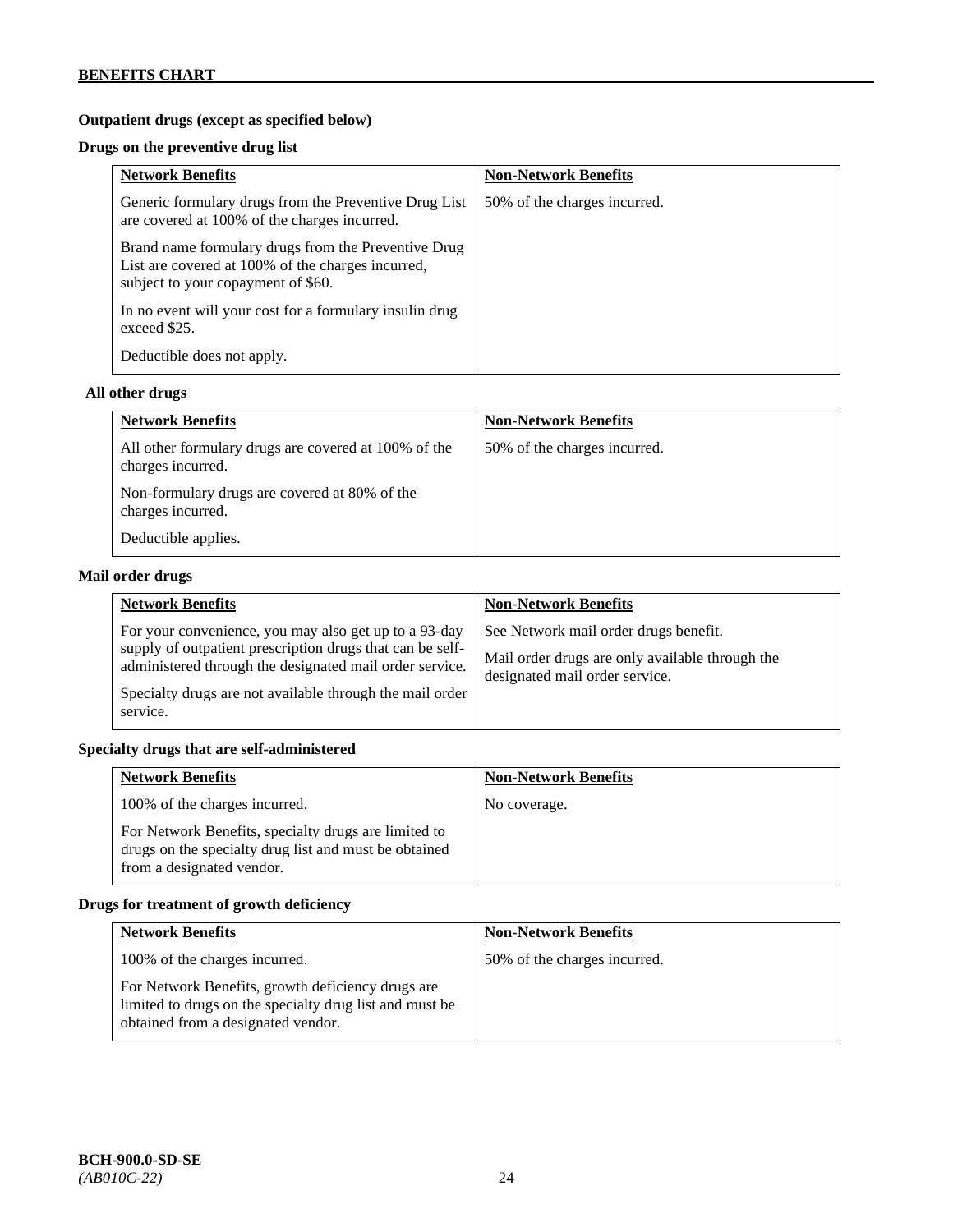# **Tobacco cessation drugs are covered for all FDA-approved tobacco cessation drugs**

| <b>Network Benefits</b>                                     | <b>Non-Network Benefits</b>  |
|-------------------------------------------------------------|------------------------------|
| 100% of the charges incurred.<br>Deductible does not apply. | 50% of the charges incurred. |

# **Contraceptive drugs**

| <b>Network Benefits</b>                                                                                                                                         | <b>Non-Network Benefits</b>  |
|-----------------------------------------------------------------------------------------------------------------------------------------------------------------|------------------------------|
| 100% of the charges incurred for formulary drugs.<br>Deductible does not apply.                                                                                 | 50% of the charges incurred. |
| If a physician requests that a non-formulary<br>contraceptive drug be dispensed as written, the drug<br>will be covered at 100%, not subject to the deductible. |                              |

**ACA preventive medications.** We cover preventive medications currently recommended by USPSTF with an A or B rating if they are prescribed by your medical provider and they are listed on our Commercial ACA Preventive Drug List. Preventive medications are subject to periodic review and modification. Changes would be effective in accordance with the federal rules and reflected in our current medical coverage criteria for preventive care services.

| <b>Network Benefits</b>                                     | <b>Non-Network Benefits</b>  |
|-------------------------------------------------------------|------------------------------|
| 100% of the charges incurred.<br>Deductible does not apply. | 50% of the charges incurred. |

# **Limitations:**

- Certain drugs may require prior authorization as indicated on the Formulary. HealthPartners may require prior authorization for the drug and also the site where the drug will be provided. Certain drugs are subject to our utilization review process and quantity limits as indicated on our Formulary.
- Certain non-formulary drugs require prior authorization. In addition, certain drugs may be subject to any quantity limits applied as part of our trial program. The trial drug program applies to new prescriptions for certain drugs which have high toxicity, low tolerance, high costs and/or high potential for waste. Trial drugs are indicated on the formulary and/or the Specialty Drug List. Your first fill of a trial drug may be limited to less than a month supply. If the drug is well tolerated and effective, you will receive the remainder of your first month supply.
- If an insured requests a brand name drug when there is a generic equivalent, the brand name drug will be covered up to the charge that would apply to the generic drug, minus any required copayment. If a physician requests that a brand name drug be dispensed as written, the drug will be paid at the non-formulary benefit.
- We may require Insureds to try over-the-counter (OTC) drug alternatives before approving more costly formulary prescription drugs.
- Unless otherwise specified in the "Prescription Drug Services" section, you may receive up to a 31-day supply per prescription.
- New prescriptions to treat certain chronic conditions are limited to a 31-day supply.
- A 93-day supply will be covered and dispensed only at pharmacies that participate in our extended day supply program.
- No more than a 31-day supply of Specialty Drugs will be covered and dispensed at a time, unless it is a manufacturer supplied drug that cannot be split that supplies the insured with more than a 31-day supply.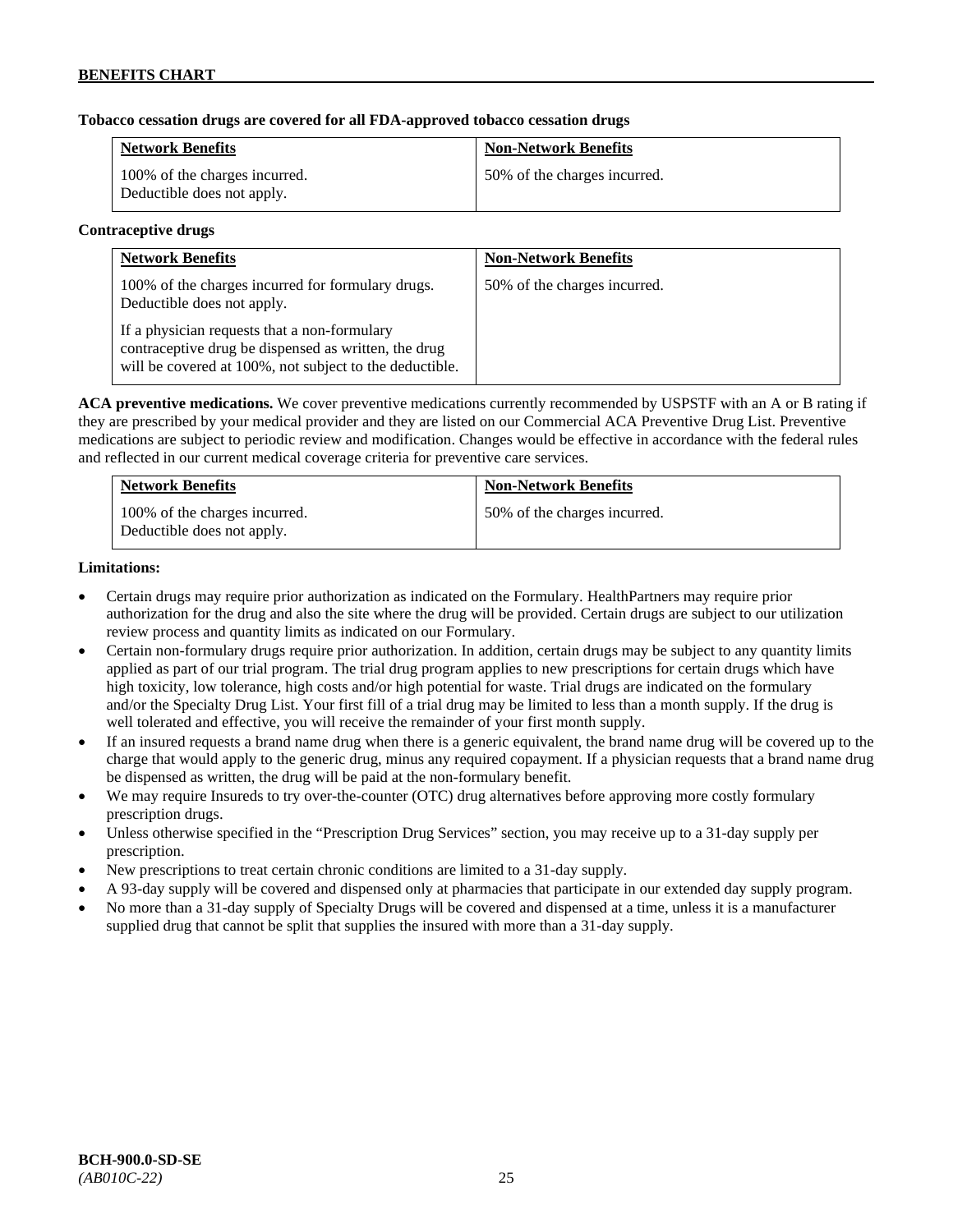# **Not Covered:**

- Replacement of prescription drugs, medications, equipment and supplies due to loss, damage or theft.
- Nonprescription (over the counter) drugs or medications, including, but not limited to, vitamins, supplements, homeopathic remedies, and non-FDA approved drugs, unless listed on the Formulary and prescribed by a physician or legally authorized health care provider under applicable state and federal law. We cover off-label use of drugs to treat cancer as specified in the "Prescription Drug Services" section of this Benefits Chart. This exclusion does not include over-the-counter contraceptives for women as allowed under the Affordable Care Act when the Insured obtains a prescription for the item. In addition, if the Insured obtains a prescription, this exclusion does not include aspirin to prevent cardiovascular disease for men and women of certain ages; folic acid supplements for women who may become pregnant; fluoride chemoprevention supplements for children without fluoride in their water source; and iron supplements for children ages 6-12 months who are at risk for anemia.
- All drugs for the treatment of sexual dysfunction.
- Fertility drugs.
- Medical cannabis.
- Drugs on the Excluded Drug List. The Excluded Drug List includes select drugs within a therapy class that are not eligible for coverage. This includes drugs that may be excluded for certain indications. The Excluded Drug List is available a[t HealthPartners.com.](http://www.healthpartners.com/)
- Drugs that are newly approved by the FDA until they are reviewed and approved by HealthPartners Pharmacy and Therapeutics Committee.
- Medical devices approved by the FDA will not be covered under the "Prescription Drug Services" section unless they are on our Formulary. Covered medical devices are generally submitted and reimbursed under your medical benefits.
- See "Services Not Covered" in the Certificate.

# **PREVENTIVE SERVICES**

### **Applicable Definitions:**

**Routine Preventive Services** are routine healthcare services that include screenings, checkups and counseling to prevent illness, disease or other health problems before symptoms occur.

**Diagnostic Services** are services to help a provider understand your symptoms, diagnose illness, and decide what treatment may be needed. They may be the same services that are listed as preventive services, but they are being used as diagnostic services. Your provider will determine if these services are preventive or diagnostic. These services are not preventive if received as part of a visit to diagnose, manage, or maintain an acute or chronic medical condition, illness or injury. When that occurs, unless otherwise indicated below, standard deductibles, copayments or coinsurance apply.

# **Covered Services:**

We cover preventive services which meet any of the requirements under the Affordable Care Act (ACA) shown in the bulleted items below. These preventive services are covered at 100% under the Network Benefits with no deductible, copayments or coinsurance. If a preventive service is not required by the ACA and it is covered at a lower benefit level or if a group qualifies for an exemption or accommodation for certain benefits under the ACA, it will be specified below. Preventive benefits mandated under the ACA are subject to periodic review and modification. Changes would be effective in accordance with the federal rules. Preventive services mandated by the ACA include:

- Evidence-based items or services that have in effect a rating of A or B in the current recommendations of the United States Preventive Services Task Force with respect to the individual;
- Immunizations for routine use in children, adolescents, and adults that have in effect a recommendation from the Advisory Committee on Immunization Practices of the Centers for Disease Control and Prevention with respect to the individual;
- With respect to infants, children, and adolescents, evidence-informed preventive care and screenings provided for in comprehensive guidelines supported by the Health Resources and Services Administration; and
- With respect to women, preventive care and screenings provided for in comprehensive guidelines supported by the Health Resources and Services Administration.

Covered services are based on established medical policies, which are subject to periodic review and modification by the medical or dental directors. These medical policies (medical coverage criteria) are available by calling Member Services, or logging on to your "*my*HealthPartners" account at [HealthPartners.com.](http://www.healthpartners.com/)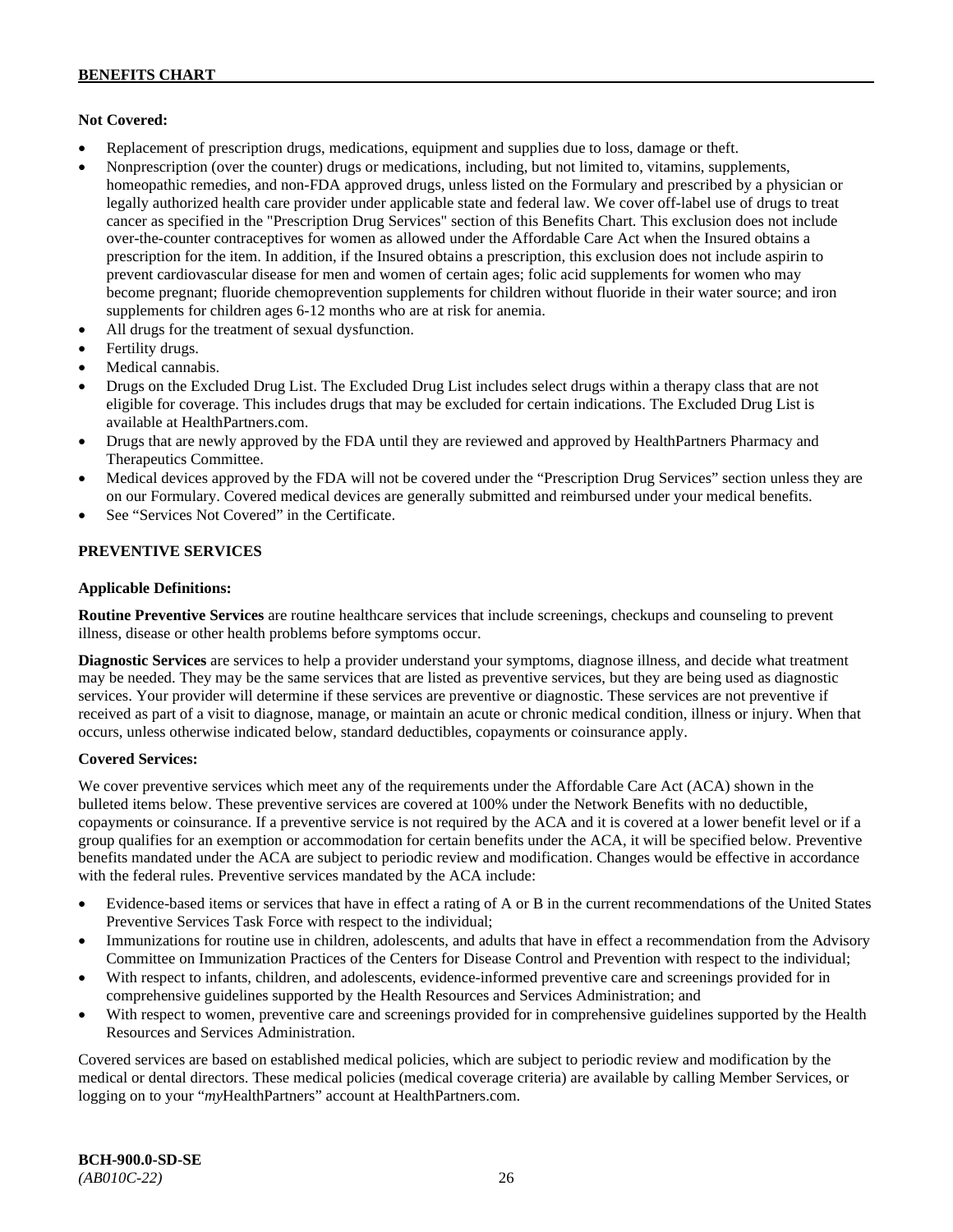## **ACA and state mandated preventive services are covered as follows:**

**Routine health exams and periodic health assessments.** A physician or health care provider will counsel you as to how often health assessments are needed based on age, sex and health status. This includes screening and counseling for tobacco use and all FDA approved tobacco cessation medications including over-the-counter drugs (as shown in the "Prescription Drug Services" section).

| <b>Network Benefits</b>                                     | <b>Non-Network Benefits</b>  |
|-------------------------------------------------------------|------------------------------|
| 100% of the charges incurred.<br>Deductible does not apply. | 50% of the charges incurred. |

**Child health supervision services**. This includes pediatric preventive services such as newborn screenings, appropriate immunizations, developmental assessments and laboratory services appropriate to the age of the child from birth to 72 months, and appropriate immunizations to age 18.

| <b>Network Benefits</b>                                     | <b>Non-Network Benefits</b>  |
|-------------------------------------------------------------|------------------------------|
| 100% of the charges incurred.<br>Deductible does not apply. | 50% of the charges incurred. |

#### **Routine prenatal care and exams**

| <b>Network Benefits</b>                                     | <b>Non-Network Benefits</b>  |
|-------------------------------------------------------------|------------------------------|
| 100% of the charges incurred.<br>Deductible does not apply. | 50% of the charges incurred. |

**Routine postnatal care.** This includes health exams, assessments, education and counseling relating to the period immediately after childbirth.

| <b>Network Benefits</b>                                     | <b>Non-Network Benefits</b>  |
|-------------------------------------------------------------|------------------------------|
| 100% of the charges incurred.<br>Deductible does not apply. | 50% of the charges incurred. |

**Routine screening procedures for cancer.** This includes colorectal screening or other cancer screenings recommended by the USPSTF with an A or B rating. Women's preventive health services below describe additional routine screening procedures for cancer.

| <b>Network Benefits</b>                                     | <b>Non-Network Benefits</b>  |
|-------------------------------------------------------------|------------------------------|
| 100% of the charges incurred.<br>Deductible does not apply. | 50% of the charges incurred. |

**Professional voluntary family planning services.** This includes services to prevent or delay a pregnancy, including counseling and education. Services must be provided by a licensed provider.

| <b>Network Benefits</b>                                     | <b>Non-Network Benefits</b>  |
|-------------------------------------------------------------|------------------------------|
| 100% of the charges incurred.<br>Deductible does not apply. | 50% of the charges incurred. |

#### **Adult immunizations**

| <b>Network Benefits</b>                                     | <b>Non-Network Benefits</b>  |
|-------------------------------------------------------------|------------------------------|
| 100% of the charges incurred.<br>Deductible does not apply. | 50% of the charges incurred. |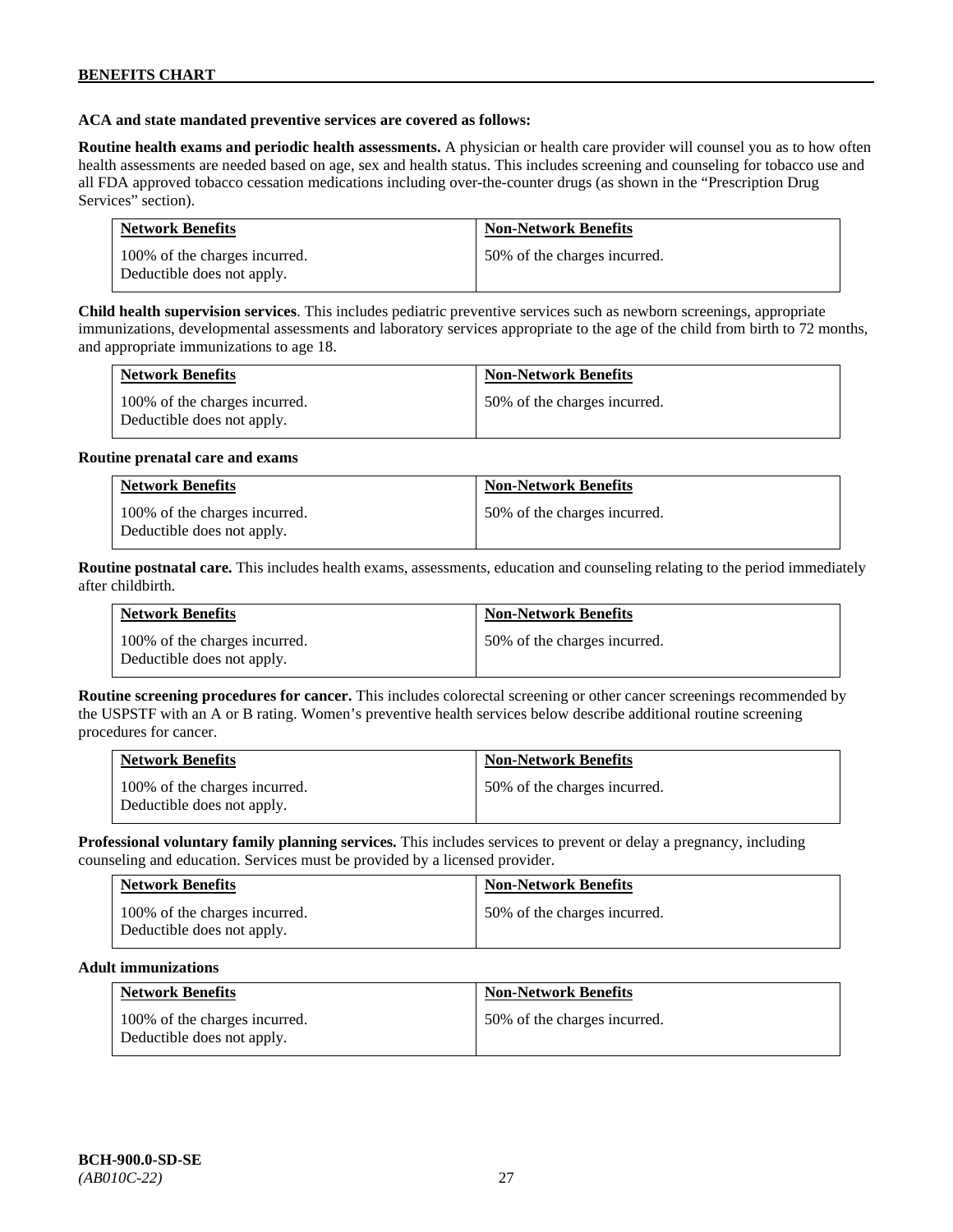**Women's preventive health services.** This includes mammograms, screenings for cervical cancer (pap smears), breast pumps, human papillomavirus (HPV) testing, counseling for sexually transmitted infections, and counseling and screening for human immunodeficiency virus (HIV) and all FDA approved contraceptive methods as prescribed by a doctor, sterilization procedures, education and counseling (see the "Prescription Drug Services" section for coverage of oral contraceptive drugs). For women whose family history is associated with an increased risk for BRCA1 or BRCA2 gene mutations, we cover genetic counseling and BRCA screening without cost sharing, if appropriate and as determined by a physician.

| <b>Network Benefits</b>                                     | <b>Non-Network Benefits</b>  |
|-------------------------------------------------------------|------------------------------|
| 100% of the charges incurred.<br>Deductible does not apply. | 50% of the charges incurred. |

**Obesity Screening and Management.** We cover obesity screening and counseling for all ages during a routine preventive care exam. If you are age 18 or older and have a body mass index of 30 or more, we also cover intensive obesity management to help you lose weight. Your primary care doctor can coordinate these services.

| <b>Network Benefits</b>                                     | <b>Non-Network Benefits</b>  |
|-------------------------------------------------------------|------------------------------|
| 100% of the charges incurred.<br>Deductible does not apply. | 50% of the charges incurred. |

# **In addition to any ACA or state mandated preventive services referenced above, we cover the following eligible services:**

#### **Routine eye and hearing exams**

| <b>Network Benefits</b>                                     | <b>Non-Network Benefits</b>  |
|-------------------------------------------------------------|------------------------------|
| 100% of the charges incurred.<br>Deductible does not apply. | 50% of the charges incurred. |

**Ovarian cancer surveillance tests for women who are at risk.** "At risk for ovarian cancer" means (1) having a family history that includes any of the following: one or more first-degree or second-degree relatives with ovarian cancer, clusters of female relatives with breast cancer or nonpolyposis colorectal cancer; or (2) testing positive for BRCA1 or BRCA2 mutations. "Surveillance tests for ovarian cancer" means annual screening using: CA-125 serum tumor marker testing, transvaginal ultrasound, pelvic examination or other proven ovarian cancer screening tests currently being evaluated by the federal Food and Drug Administration or by the National Cancer Institute.

| <b>Network Benefits</b>                              | <b>Non-Network Benefits</b>                             |
|------------------------------------------------------|---------------------------------------------------------|
| Coverage level is same as corresponding Network      | Coverage level is same as corresponding Non-Network     |
| Benefit, depending on type of service provided, such | Benefit, depending on type of service provided, such as |
| as Diagnostic Imaging Services, Laboratory Services  | Diagnostic Imaging Services, Laboratory Services        |
| Office Visits for Illness or Injury or Preventive    | Office Visits for Illness or Injury or Preventive       |
| Services.                                            | Services.                                               |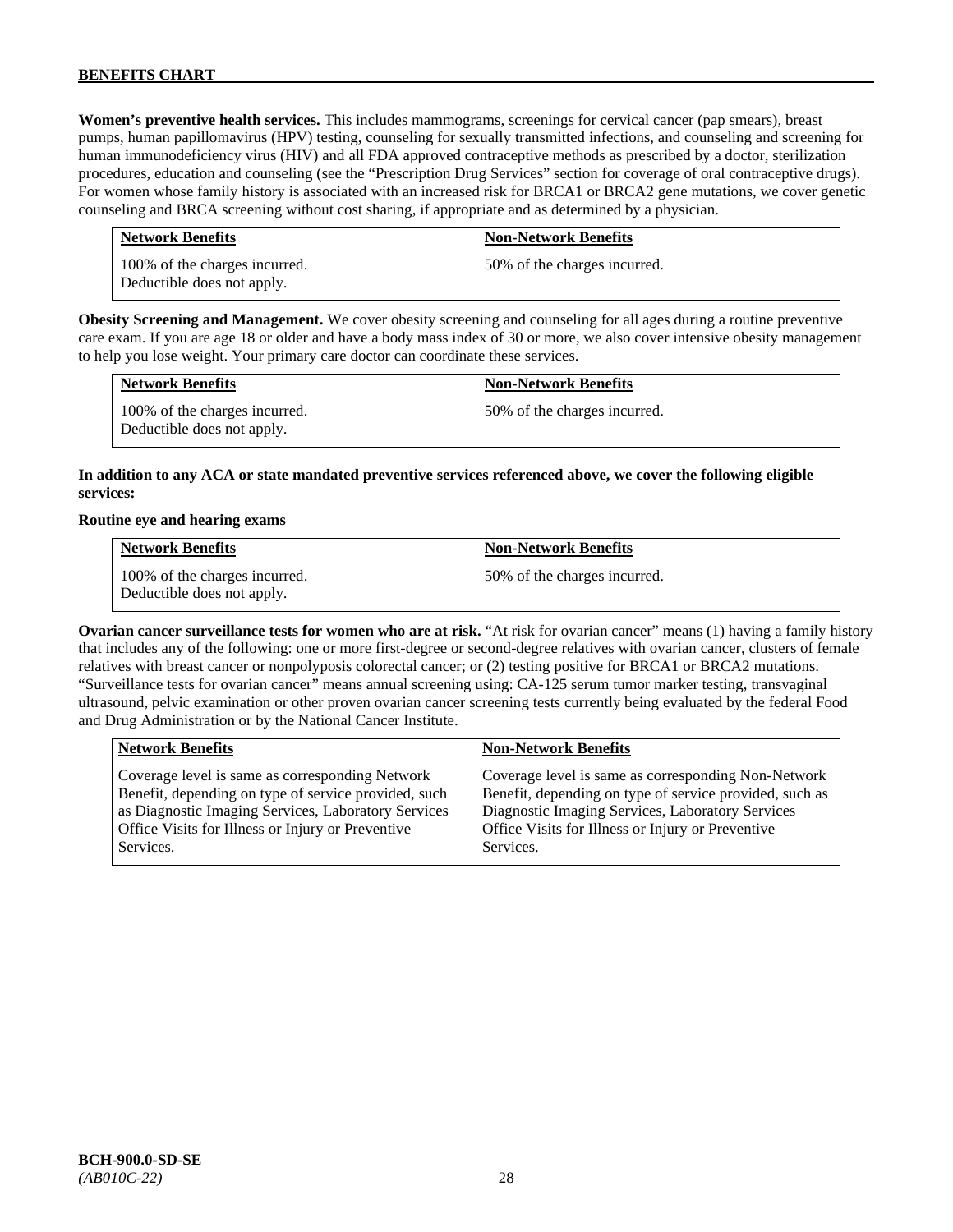**Peak flow meters for Insureds diagnosed with asthma.** Must be prescribed by a licensed provider.

| Network Benefits                                            | <b>Non-Network Benefits</b>   |
|-------------------------------------------------------------|-------------------------------|
| 100% of the charges incurred.<br>Deductible does not apply. | 150% of the charges incurred. |

**Glucose meters prescribed by a licensed provider** (other than continuous glucose monitoring systems which are covered under the "Diabetic Equipment and Supplies" section in this Benefits Chart)

| <b>Network Benefits</b>                                                                       | <b>Non-Network Benefits</b>  |
|-----------------------------------------------------------------------------------------------|------------------------------|
| 100% of the charges incurred.<br>Deductible does not apply.                                   | 50% of the charges incurred. |
| Glucose meters are limited to meters on the formulary<br>and must be obtained from a pharmacy |                              |

### **Retinopathy screening for Insureds diagnosed with diabetes**

| Network Benefits                                            | Non-Network Benefits          |
|-------------------------------------------------------------|-------------------------------|
| 100% of the charges incurred.<br>Deductible does not apply. | 150% of the charges incurred. |

## **Hemoglobin A1C testing for Insureds diagnosed with diabetes**

| Network Benefits                                            | <b>Non-Network Benefits</b>  |
|-------------------------------------------------------------|------------------------------|
| 100% of the charges incurred.<br>Deductible does not apply. | 50% of the charges incurred. |

# **International Normalized Ratio (INR) testing for Insureds diagnosed with liver disease and/or bleeding disorders**

| Network Benefits                                            | <b>Non-Network Benefits</b>  |
|-------------------------------------------------------------|------------------------------|
| 100% of the charges incurred.<br>Deductible does not apply. | 50% of the charges incurred. |

# **Low-density Lipoprotein (LDL) testing for Insureds diagnosed with heart disease**

| <b>Network Benefits</b>                                     | <b>Non-Network Benefits</b>   |
|-------------------------------------------------------------|-------------------------------|
| 100% of the charges incurred.<br>Deductible does not apply. | 150% of the charges incurred. |

#### **Limitations:**

• Services are not preventive if received as part of a visit to diagnose, manage or maintain an acute or chronic medical condition, illness or injury. When that occurs, unless otherwise indicated above, standard deductibles, copayments or coinsurance apply.

#### **Not Covered:**

See "Services Not Covered" in the Certificate.

# **TELEHEALTH/TELEMEDICINE SERVICES**

#### **Definitions:**

**Telehealth, Telemedicine, or Virtual Care.** This is a means of communication between a health care professional and a patient. This includes the use of secure electronic information, imaging, and communication technologies, including:

- interactive audio or audio-video
- interactive audio with store-and-forward technology

# **BCH-900.0-SD-SE**

*(AB010C-22)* 29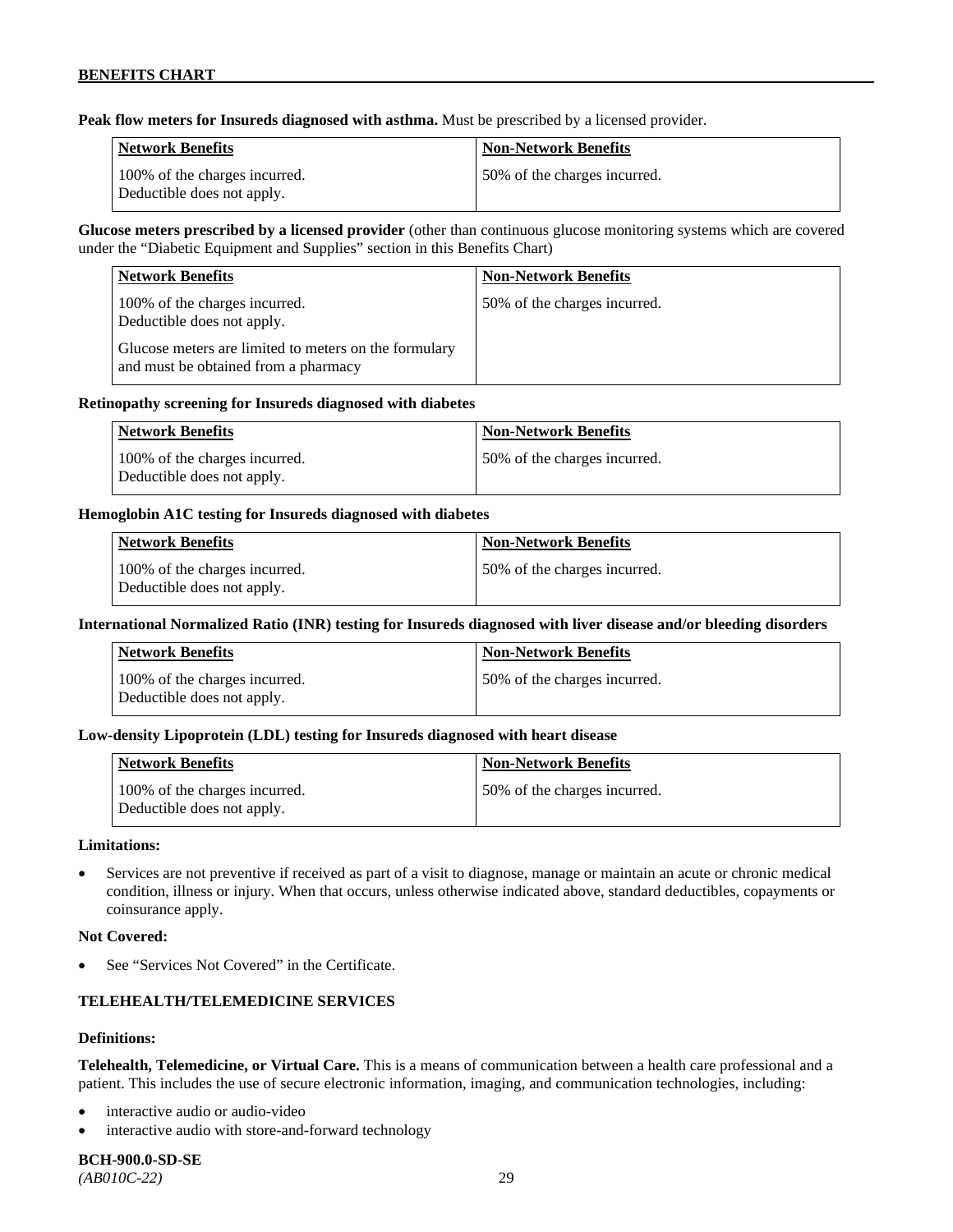- chat-based and email-based systems
- physician-to-physician consultation
- patient education
- data transmission
- data interpretation
- digital diagnostics (algorithm-enabled diagnostic support)
- digital therapeutics (the use of personal health devices and sensors, either alone or in combination with conventional drug therapies, for disease prevention and management)

# Services can be delivered:

Synchronously: the patient and health care professional are engaging with one another at the same time; or Asynchronously: the patient and health care professional engage with each other at different points in time.

**Telephone Visits.** Live, synchronous, interactive encounters over the telephone between a patient and a healthcare provider.

**E-visit or chat-based visits.** Asynchronous online or mobile app encounters to discuss a patient's personal health information, vital signs, and other physiologic data or diagnostic images. The healthcare provider reviews and delivers a consultation, diagnosis, prescription or treatment plan after reviewing the patient's visit information.

**Virtuwell.** This is an online service for you to receive a diagnosis and treatment for certain conditions, such as a cold, flu, ear pain and sinus infections. You may access the Virtuwell website at [Virtuwell.com.](https://www.virtuwell.com/)

**Video Visits.** Live, synchronous, interactive encounters using secure web-based video between a patient and a healthcare provider.

# **Covered Services:**

The Plan covers the following methods of receiving care for services that would be eligible under the Plan if the service were provided in person.

# **Scheduled Telephone Visits**

| <b>Network Benefits</b>       | <b>Non-Network Benefits</b>  |
|-------------------------------|------------------------------|
| 100% of the charges incurred. | 50% of the charges incurred. |

# **E-visits**

# **Access to online care through Virtuwell at [Virtuwell.com](http://www.virtuwell.com/)**

| <b>Network Benefits</b>       | <b>Non-Network Benefits</b> |
|-------------------------------|-----------------------------|
| 100% of the charges incurred. | Not applicable.             |

# **All other E-visits**

| <b>Network Benefits</b>       | <b>Non-Network Benefits</b>  |
|-------------------------------|------------------------------|
| 100% of the charges incurred. | 50% of the charges incurred. |

# **Video visits**

| <b>Network Benefits</b>                                                                                                                                                                                 | <b>Non-Network Benefits</b>                                                                                                                            |
|---------------------------------------------------------------------------------------------------------------------------------------------------------------------------------------------------------|--------------------------------------------------------------------------------------------------------------------------------------------------------|
| Coverage level is same as corresponding Network<br>benefit, depending on type of service provided, such as<br>Office Visits for Illness or Injury, Inpatient or<br><b>Outpatient Hospital Services.</b> | Coverage level is same as corresponding Non-Network<br>Benefit, depending on type of service provided, such as<br>Office Visits for Illness or Injury. |

# **Not Covered:**

See "Services Not Covered" in the Certificate.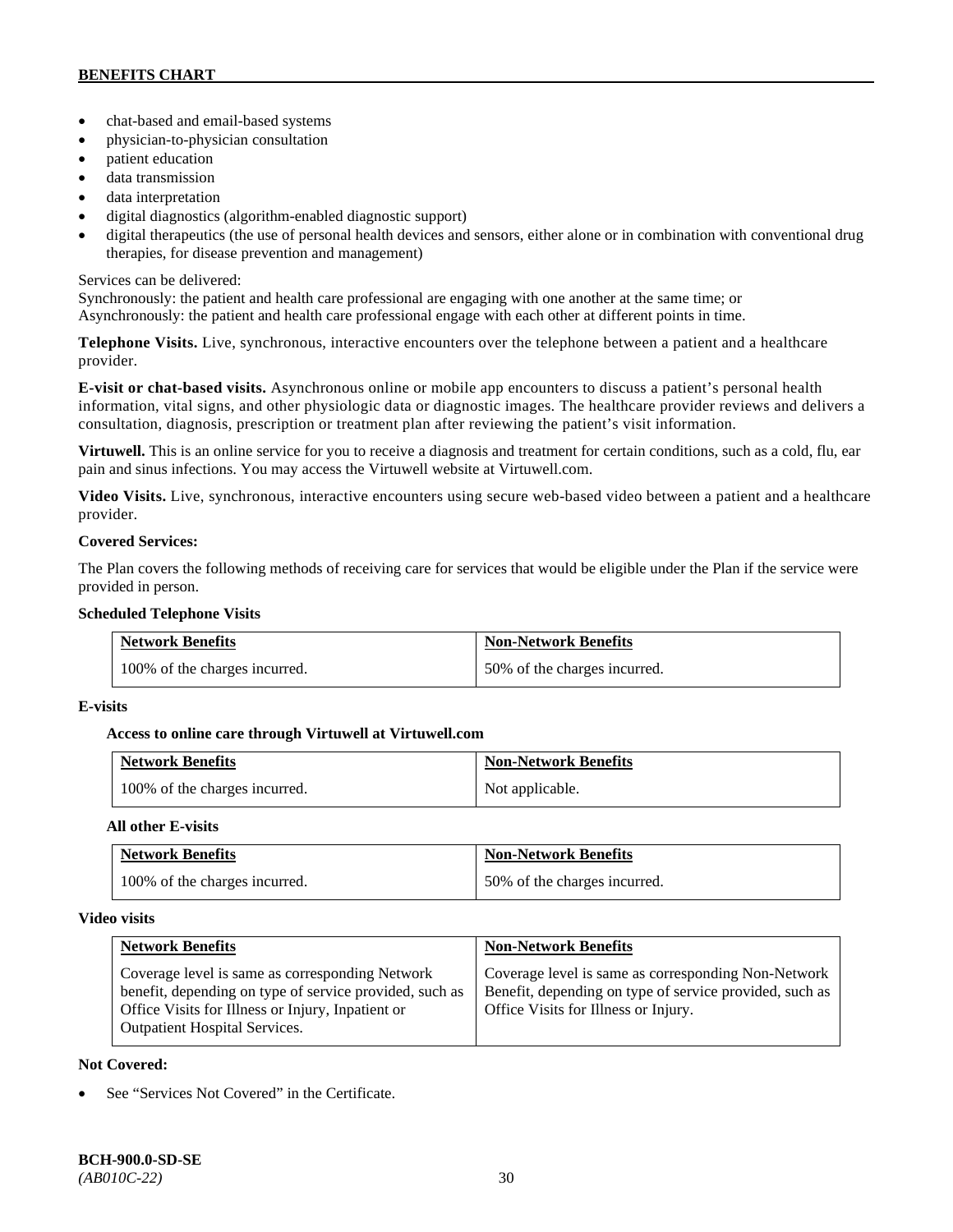# **TRANSPLANT SERVICES**

### **Applicable Definitions:**

**Autologous.** This is when the source of cells is from the individual's own marrow or stem cells.

**Allogeneic.** This is when the source of cells is from a related or unrelated donor's marrow or stem cells.

**Autologous Bone Marrow Transplant.** This is when the bone marrow is harvested from the individual and stored. The patient undergoes treatment which includes tumor ablation with high-dose chemotherapy and/or radiation. The bone marrow is reinfused (transplanted).

**Allogeneic Bone Marrow Transplant.** This is when the bone marrow is harvested from the related or unrelated donor and stored. The patient undergoes treatment which includes tumor ablation with high-dose chemotherapy and/or radiation. The bone marrow is reinfused (transplanted).

**Autologous/Allogeneic Stem Cell Support.** This is a treatment process that includes stem cell harvest from either bone marrow or peripheral blood, tumor ablation with high-dose chemotherapy and/or radiation, stem cell reinfusion, and related care. Autologous/allogeneic bone marrow transplantation and high dose chemotherapy with peripheral stem cell rescue/support are considered to be autologous/allogeneic stem cell support.

**Designated Transplant Center.** This is any health care provider, group or association of health care providers designated by us to provide services, supplies or drugs for specified transplants for our Insureds.

**Transplant Services.** This is transplantation (including retransplants) of the human organs or tissue listed below, including all related post-surgical treatment, follow-up care and drugs and multiple transplants for a related cause. Transplant services do not include other organ or tissue transplants or surgical implantation of mechanical devices functioning as a human organ, except surgical implantation of an FDA approved Ventricular Assist Device (VAD) or total artificial heart, functioning as a temporary bridge to heart transplantation.

Prior authorization is required prior to consultation to support coordination of care and benefits.

# **Covered Services:**

We cover eligible transplant services (as defined above) while you are covered under this Benefits Chart. Transplants that will be considered for coverage are limited to the following:

- Kidney transplants for end-stage disease.
- Cornea transplants for end-stage disease.
- Heart transplants for end-stage disease.
- Lung transplants or heart/lung transplants for: (1) primary pulmonary hypertension; (2) Eisenmenger's syndrome; (3) end-stage pulmonary fibrosis; (4) alpha 1 antitrypsin disease; (5) cystic fibrosis; and (6) emphysema.
- Liver transplants for: (1) biliary atresia in children; (2) primary biliary cirrhosis; (3) post-acute viral infection (including hepatitis A, hepatitis B antigen e negative and hepatitis C) causing acute atrophy or post-necrotic cirrhosis; (4) primary sclerosing cholangitis; (5) alcoholic cirrhosis; and (6) hepatocellular carcinoma.
- Allogeneic bone marrow transplants or peripheral stem cell support associated with high dose chemotherapy for: (1) acute myelogenous leukemia; (2) acute lymphocytic leukemia; (3) chronic myelogenous leukemia; (4) severe combined immunodeficiency disease; (5) Wiskott-Aldrich syndrome; (6) aplastic anemia; (7) sickle cell anemia; (8) non-relapsed or relapsed non-Hodgkin's lymphoma; (9) multiple myeloma; and (10) testicular cancer.
- Autologous bone marrow transplants or peripheral stem cell support associated with high-dose chemotherapy for: (1) acute leukemias; (2) non-Hodgkin's lymphoma; (3) Hodgkin's disease; (4) Burkitt's lymphoma; (5) neuroblastoma; (6) multiple myeloma; (7) chronic myelogenous leukemia; and (8) non-relapsed non-Hodgkin's lymphoma.
- Pancreas transplants for simultaneous pancreas-kidney transplants for diabetes, pancreas after kidney, living related segmental simultaneous pancreas kidney transplantation and pancreas transplant alone.

To receive Network Benefits, charges for transplant services must be incurred at a Designated Transplant Center.

The transplant-related treatment provided, including expenses incurred for directly related donor services, shall be subject to and in accordance with the provisions, limitations, maximum and other terms of this Benefits Chart.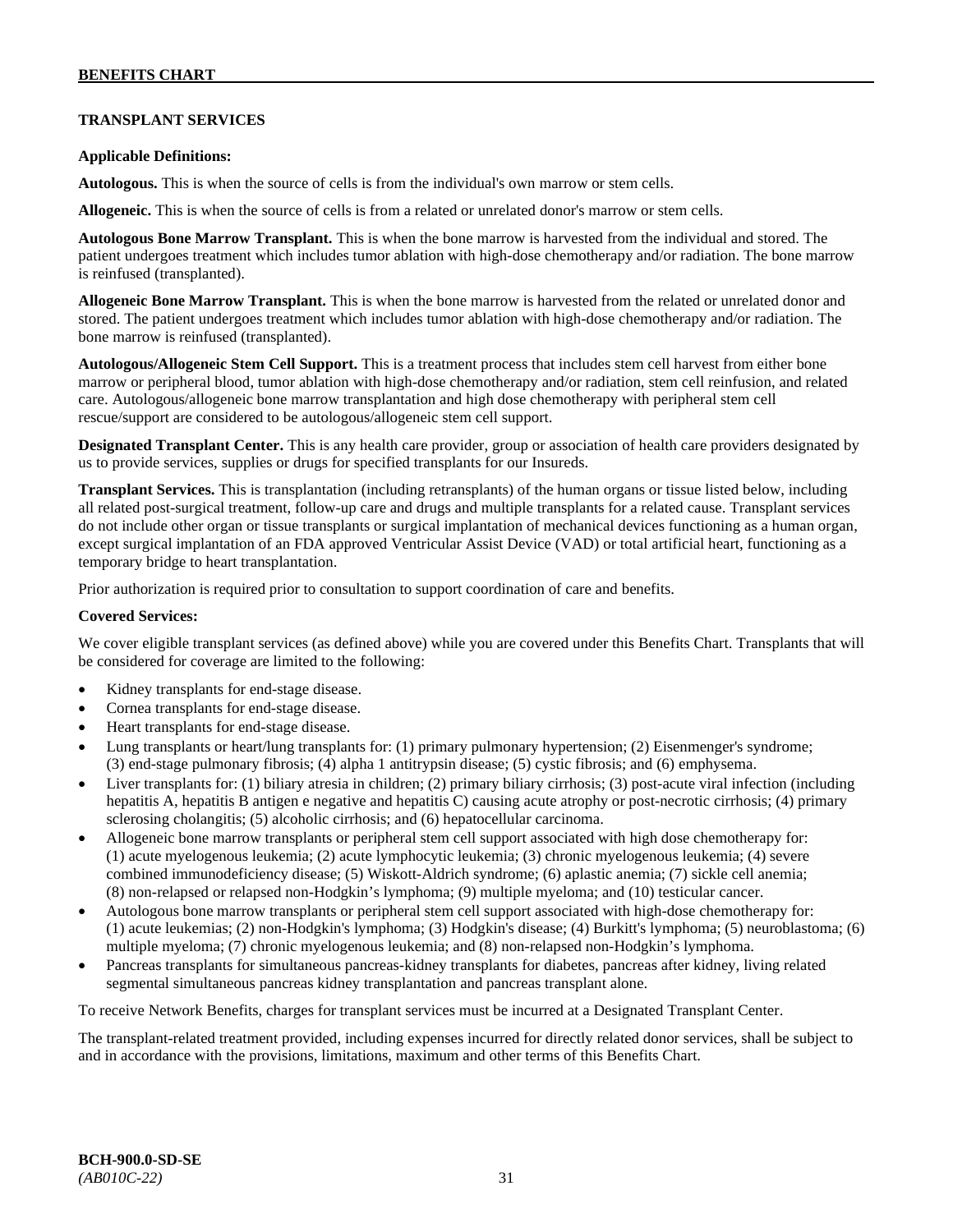Medical and hospital expenses of the donor are covered only when the recipient is an Insured and the transplant and directly related donor expenses have been prior authorized for coverage. Treatment of medical complications that may occur to the donor are not covered. Donors are not considered Insureds, and are therefore not eligible for the rights afforded to Insureds under the Certificate.

The list of eligible transplant services and coverage determinations are based on established medical policies, which are subject to periodic review and modifications by the medical director.

| <b>Network Benefits</b>                          | <b>Non-Network Benefits</b>                          |
|--------------------------------------------------|------------------------------------------------------|
| See Network Inpatient Hospital Services benefit. | See Non-Network Inpatient Hospital Services benefit. |

### **Transplant travel benefit for network benefits**

We may provide travel and lodging when an Insured needs a transplant and a designated transplant center is greater than 100 miles from the Insured's primary address.

This benefit is subject to our medical policies (medical coverage criteria). Coverage criteria are available by calling Member Services, or logging on to your "*my*HealthPartners" account a[t healthpartners.com.](http://www.healthpartners.com/)

When submitting receipts for travel and lodging, the Insured will need to attach a letter explaining that the receipts are in conjunction with an authorized organ or bone marrow transplant and include the recipient's name and member ID number or complete a Lodging and Travel Claim form with the receipts.

| <b>Network Benefits</b>                                                                                                                                                                                                                                                                                  | <b>Non-Network Benefits</b> |
|----------------------------------------------------------------------------------------------------------------------------------------------------------------------------------------------------------------------------------------------------------------------------------------------------------|-----------------------------|
| Transplant travel benefits are covered under the<br>Network transplant services benefit.                                                                                                                                                                                                                 | No coverage.                |
| Expenses for travel and lodging for the insured (the<br>transplant recipient) and one adult companion, or up to<br>two companions for a transplant recipient who is a<br>minor dependent, may be covered up to a maximum of<br>\$10,000 per transplant.<br>Lodging coverage is limited to \$100 per day. |                             |

# **Not Covered:**

- We consider the following transplants to be investigative and do not cover them: surgical implantation of mechanical devices functioning as a permanent substitute for human organ, non-human organ implants and/or transplants and other transplants not specifically listed in this Benefits Chart.
- See "Services Not Covered" in the Certificate.